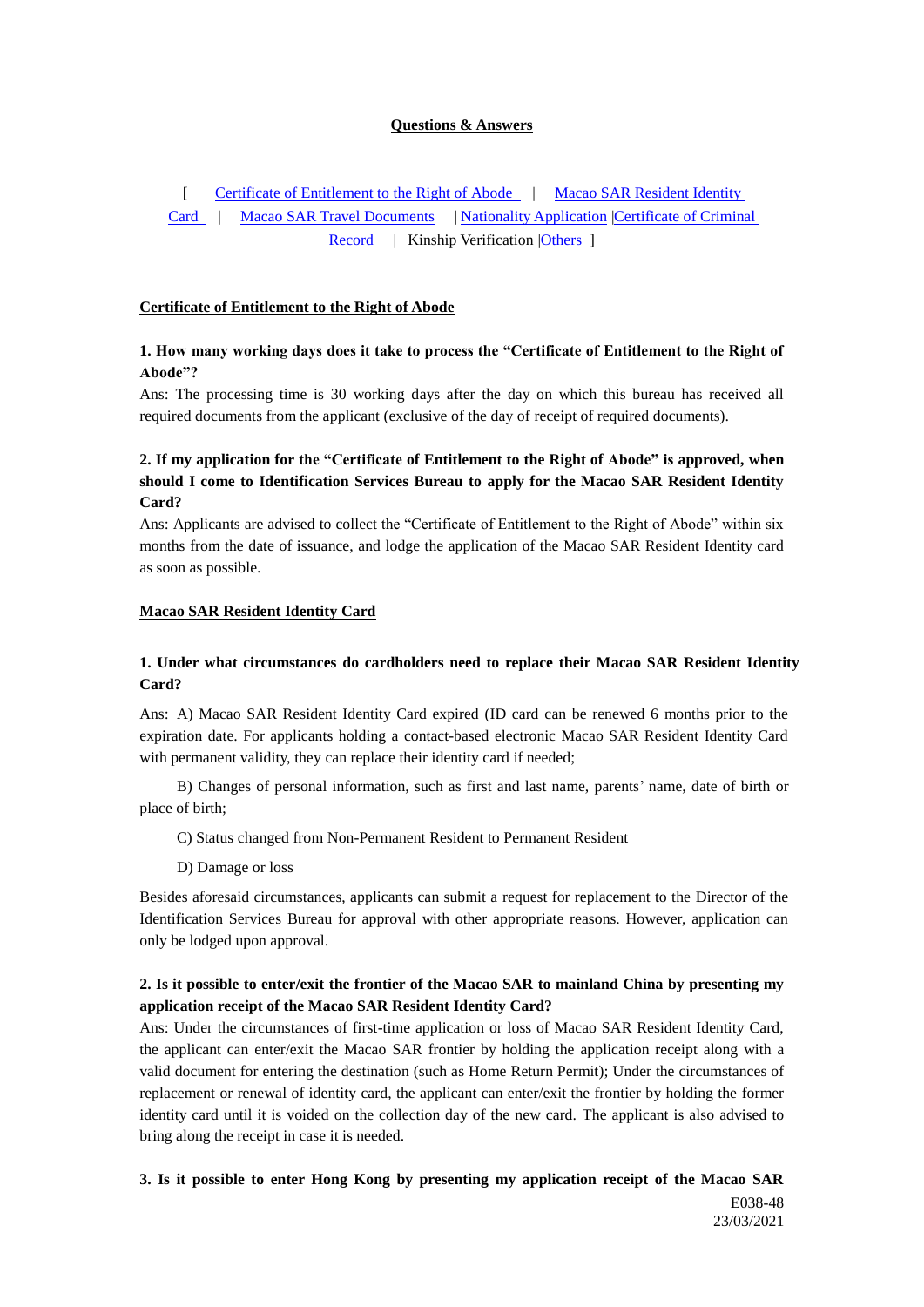### **Resident Identity Card?**

Ans: No, it is not possible. If necessary, applicants can enter Hong Kong with a "Visit Permit for Residents of Macao SAR to Hong Kong SAR".

### **4. What are the formalities for the replacement of Macao SAR Identity Card due to loss?**

### Ans: **Procedure for replacement of the Macao SAR Resident Identity Card due to loss in Macao**

Applicants should first report the loss to the Macao Public Security Police Force. After that, they can apply for the replacement of the Macao SAR Resident Identity Card in person at the Identification Services Bureau with the loss report in which holder's name, type of identity card and identity card number should be clearly stated.

### **Procedure for replacement of the Macao SAR Resident Identity Card due to loss in Hong Kong**

- (1) Applicant should report the loss to the Hong Kong Police and obtain a loss report in which holder's name, type of identity card and identity card number should be clearly stated;
- (2) Apply for an official letter for the purpose of identity verification when returning to Macao from Hong Kong:
	- During office hours: apply at the Hong Kong Immigration Headquarters *Hong Kong Immigration Headquarters* Address: Immigration Tower, 7 Gloucester Road, Wan Chai, Hong Kong Hotlines: (00852)28246111, (00852)28777711
	- During non-office hours: apply at the Immigration Control Point at the Hong Kong-Macao Ferry Terminal in Sheung Wan.
		- 24-hour enquiry hotline: (00852)28246111
- (3) Applicants can apply for the replacement of the Macao SAR Resident Identity Card in person at the Identification Services Bureau with the loss report after coming back to Macao.

## **Procedure for replacement of identity card and Home Visit Permit in Mainland**

- (1) Applicant must report the loss to the local Public Security Bureau Office and obtain a loss report in which holder's name, type of identity card and identity card number should be clearly stated.
- (2) Applicant can apply for a single-use Entry-Exit Permit of the People's Republic of China in one of the following ways:
	- Applying at the local public security authority (e.g. Entry-Exit Administrative Division of Zhuhai Municipal Public Security Bureau). Other necessary identification documents are required for making the application (e.g. SAR passport, driving license, etc). The approving authorities will approach this Bureau to verify the applicant's identity by fax for those who are not able to provide their identification documents.

*Entry-Exit Administrative Division of Zhuhai Municipal Public Security Bureau* Address: 493, Xianghua Road, Xiangzhou District, Zhuhai Hotline: 0085-756-8640510

- Authorizing the China Travel Service (Macao) Limited to lodge the application at the Visa Office of the Guangdong Provincial Public Security Department on behalf of the applicant. Loss report and other necessary identification documents are required for making the application. Identity verification will be conducted by the Visa Office of the Guangdong Provincial Public Security Department in Zhuhai via computer system for those who are not able to provide their identification documents.

*China Travel Service (Macao) Limited*

- Address: Room 2115, 2 Floor, Arrival Hall at the right side of the Joint Inspection Building of the Gongbei Port (Before crossing the immigration counters) Hotlines: 0086-756-8152012; (00853)6601117
- (3) Applicant should apply for the replacement of the Macao SAR Resident Identity Card in person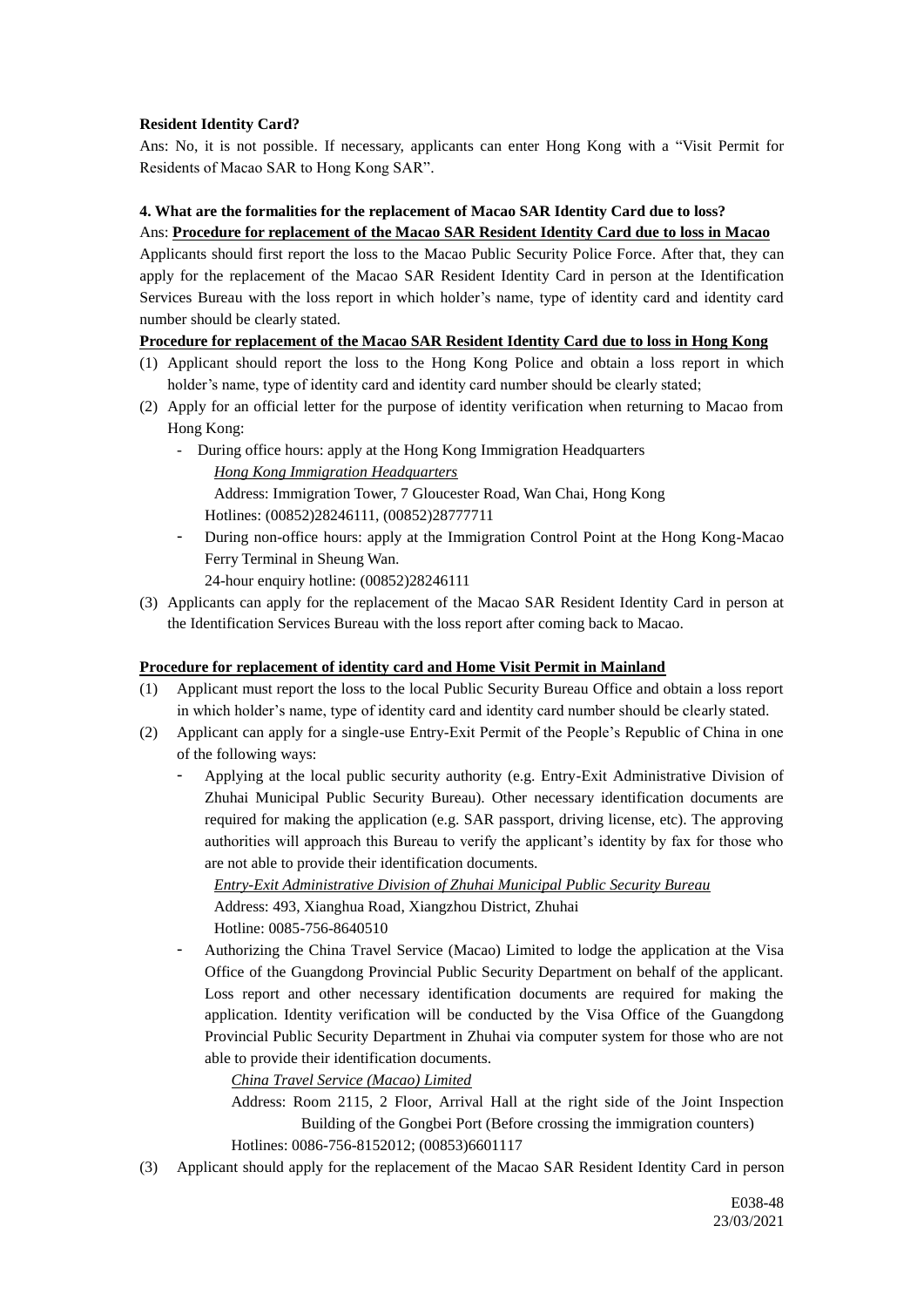at the Identification Services Bureau with the loss report after coming back to Macao.

## **5. What are the formalities if the lost Macao SAR Resident Identity Card is subsequently recovered after the application for a replacement?**

Ans: The applicant must present the found card to the Identification Services Bureau.

# **6. If the Macao SAR Identity card is lost outside Macao and the holder has already reported to the local police, is it necessary to report the loss again in Macao?**

Ans: No, it is not necessary. However, the type of the lost document and the information of the holder should be stated clearly on the loss report. If the language of the loss report is not in one of the official languages of the Macao SAR, a translation should be provided.

## **7. Does a Macao SAR Non-permanent Resident Identity card holder automatically acquire the status of Macao SAR permanent resident if the holder has resided in Macao for 7 consecutive years?**

Ans: No, he/she does not. The holder must make the application in person at the Identification Services Bureau.

### **8. Can a non-local worker become a Macao SAR permanent resident if he/she has stayed in Macao for 7 consecutive years?**

Ans: No, he/she cannot. Persons who stay in Macao as a non-local worker are not considered as ordinarily residing in Macao.

#### **9. Is it possible to authorize a representative to apply for the Macao SAR Resident Identity card?**

Ans: No, it is not possible. Applicants must apply for the Macao SAR Resident Identity card in person at the Identification Services Bureau. However, if the applicant is not able to come to the Identification Services Bureau in person, the applicant or his/her relatives can request for an external service by addressing a letter to the Identification Services Bureau for approval. This service is limited to Macao only and the service charge is MOP120.

# **10. If parents cannot accompany their underage child to the Identification Services Bureau to apply for the Macao SAR Resident Identity Card, can they authorize another person to accompany their child to the Identification Services Bureau for lodging the application?**

Ans: Yes, they can. The applicant's parents have to submit a written request to this Bureau clearly stating the reason why they cannot accompany their child to lodge the application. In addition, the parents must provide this Bureau with an authorization letter which is signed according to their Macao SAR Resident Identity Card, proof of not being able to accompany their child to submit the application and photocopies of the Macao SAR Resident Identity Card of the applicant, parents and the authorized person. This Bureau will examine the application and reply the applicant in ten working days. For applicants who have an urgent need for speeding up the process under special circumstances (e.g. to visit relatives who is in critical conditions or to seek medical treatment overseas), this Bureau will handle the application depending on the situation.

#### **11. Is it possible to authorize a representative to collect the Macao SAR Resident Identity card?**

Ans: The applicant can endorse the application receipt and sign according to the Macao SAR Resident Identity Card in order to authorize a representative to collect the document on behalf of the applicant (if applicant is under the age of 18, his/her legal representative is the one to endorse the application receipt). Except first-time application and loss of identity card, the applicant has to return the former identity card to the Identification Services Bureau at the time of collecting the new identity card. The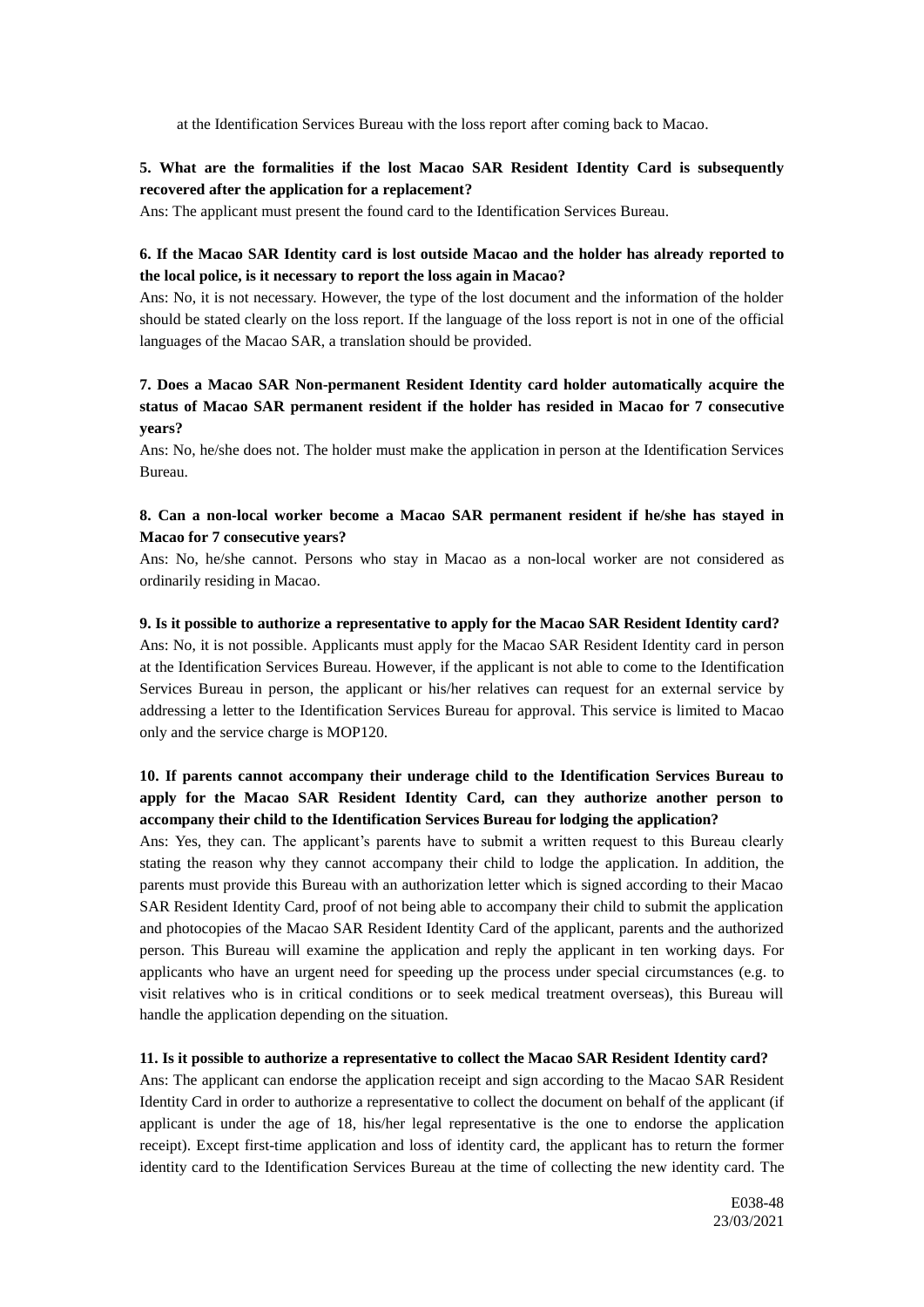authorized representative should also produce his/her valid identity document for verification when collecting the document on behalf of the applicant.

### **12. What are the formalities for changing the holder's name which is shown on the Macao SAR Resident Identity Card?**

Ans: - For persons who were born in Macao, they should first alter their name at the Civil Registry (Conservatoria de Registo Civil). Upon approval, the applicants can proceed to the Identification Services Bureau to lodge the application for renewing the Macao SAR Resident Identity Card with the updated birth certificate.

- For persons who were born outside Macao, they can fill out the "Alteration of Personal Data Application Form" which can be obtained at this Bureau or downloaded on our website: [www.dsi.gov.mo.](http://www.dsi.gov.mo/) After that, they lodge the application at this Bureau with the completed "Alteration of Personal Data Application Form", the original copy of relevant supporting documents and their original Macao SAR Resident Identity Card.

- For persons who have obtained residence authorization, they have to alter the personal data of their residence authorization at the Residence and Stay Affairs Department of the Public Security Police Force. After obtaining the updated residence authorization, the applicant can duly fill out the "Alteration of Personal Data Application Form" and submit it with the original copies of relevant supporting documents and their original Macao SAR Resident Identity Card to this Bureau.

After the application for altering personal data is approved, the applicant can lodge the application for renewing the Macao SAR identity card in person at this Bureau.

Appointment for submitting the application can be made on our website: www.dsi.gov.mo.

## **13. Can a Macao resident add a Chinese name on the Macao SAR Resident Identity Card if there is only a foreign name on the document?**

Ans: Applicants should first fill out the "Alteration of Personal Data Application Form" which can be obtained at this Bureau or downloaded on our website, and then submit it with the proof of having used the Chinese name formerly (if any) to this Bureau.

For the convenience of the applicants, they can submit the application for adding a Chinese name and the application for renewing the Macao SAR Resident Identity Card at the same time. However, the expected collection date of the identity card will also be postponed accordingly.

Appointment for submitting the application can be made on our website: [www.dsi.gov.mo.](http://www.dsi.gov.mo/)

## **14. What kind of document should a Macao resident apply for if he/she needs to prove that he/she had ever added/altered his/her Chinese name?**

Ans: The applicant can apply for a Certificate of Personal Data if he/she needs to prove the data that he/she provided in the registration of the Macao SAR Resident Identity Card. Appointment for submitting the application can be made on our website: [www.dsi.gov.mo.](http://www.dsi.gov.mo/) Applicant can select "**Other Certificates**" for the type of document.

# **15. What should an applicant do if he/she wants to add her spouse's surname to the name registered on her Macao SAR Resident Identity Card?**

### Ans: **(1) Marriage registered in Macao**

The applicant can bring along her Macau SAR Resident Identity Card, the original copy of marriage certificate on which the spouse's surname has been added to the applicant's name and the photocopy of the spouse's identification document to lodge the application for replacing her Macao SAR Resident Identity Card at the Identification Services Bureau. Applicants can make an appointment on our website: [www.dsi.gov.mo.](http://www.dsi.gov.mo/)

**(2) Marriage registered outside Macao (for applicant who was born in Macao)**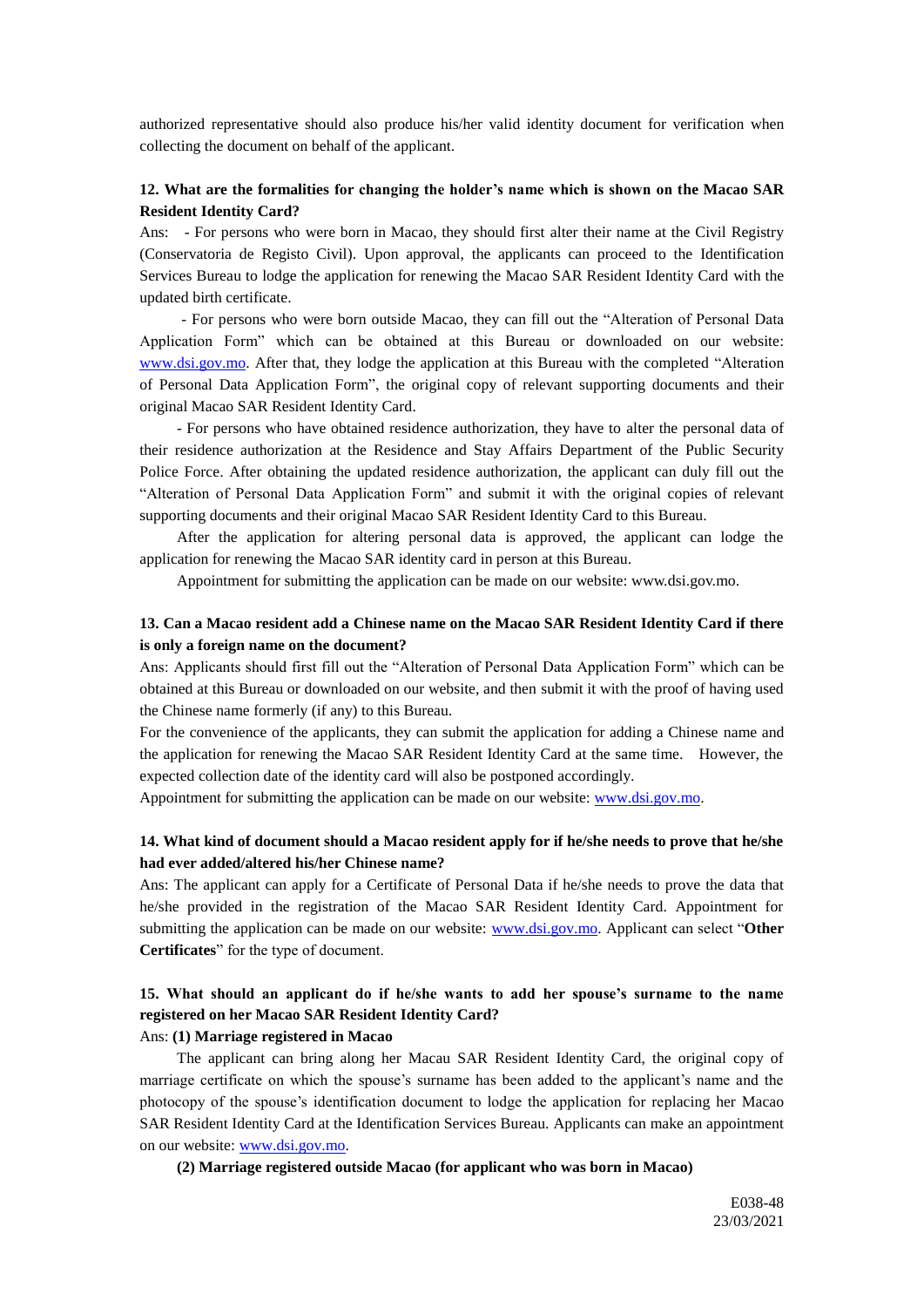The applicant should first transcribe her marriage registration at the Civil Registry and apply for adding her spouse's surname to her name. After obtaining the proof issued by the Civil Registry, the applicant can renew her resident identity card at the Identification Services Bureau with the proof from the Civil Registry, her resident identity card and her spouse's identification document. Applicants can make an appointment through our website: [www.dsi.gov.mo.](http://www.dsi.gov.mo/)

#### **(3) Marriage registered outside Macao (for applicant who was NOT born in Macao)**

The applicant can apply for altering her personal data at the Identification Services Bureau with her Macao SAR Resident Identity Card and the original copy of the marriage certificate which the applicant registered outside Macao. Such certificate should be already stated the applicant's name with her spouse's surname added. Otherwise, the applicant has to provide her valid identification document which is stated her name with her spouse's surname added and the photocopy of her spouse identification document. After the application for altering personal data is approved, the applicant can lodge the application for renewing the Macao SAR Resident Identity Card in person at this Bureau. Applicants can make an appointment on our website: www.dsi.gov.mo.

### **16. What are the formalities for changing the marital status which is stored in the chip of the Macao SAR Resident Identity Card?**

Ans: Application can be handled in person or by family and friends, the formalities are as below:

### **If the marital status is changed to married:**

- (1) If the expectant spouses are holding valid electronic Macao SAR Resident Identity Cards, at the time of applying for marriage registration at the Civil Affairs Registry under the Legal Affairs Bureau, they can authorize the entity to provide DSI with the information related to their application for marriage registration and the original Marriage Registration Certificate that they have applied for. Within 60 days from the date of marriage registration, the spouses can use the designated self-service kiosks to update the marital status of their Macao SAR Resident Identity Cards.
- (2) If the above situation does not apply, application can be lodged at the counter and:
	- Duely complete the ["Requerimento de Alteração de Identificação"](http://www.dsi.gov.mo/formsdownload_e.jsp) (it can be downloaded from the website of DSI);
	- Applicant is required to produce the original Macao SAR Resident Identity Card;
	- A photocopy of the marriage certificate shall be submitted (The original document is required for verification);
	- A photocopy of the spouse's identity card shall be submitted (If there is only a Chinese name registered on the the spouse's identity card, a Romanized Cantonese transliteration will be registered according to law.);
	- A certified copy of a valid household registration transcript shall also be submitted for those applicants or their spouses who are originally from Japan or France;
	- A certified copy of a valid household registration transcript shall be submitted for those applicants or their spouses who are originally from Taiwan and fail to submit the marriage certificate issued by the Department of Household Registration.

### **If the marital status is changed to divorced,** application can be lodged at the counter and:

- Duely complete the ["Requerimento de Alteração de Identificação"](http://www.dsi.gov.mo/formsdownload_e.jsp) (it can be downloaded from the website of DSI);
- Applicant is required to produce the original Macao SAR Resident Identity Card;
- A photocopy of the proof of divorce shall be submitted (The original document is required for verification);
- If the marriage information is not recorded in DSI, the relevant marriage certificate shall also be submitted.

**If the marital status is changed to widowed,** the applicant has to go through following formalities at the counter:

- Duely complete the ["Requerimento de Alteração de Identificação"](http://www.dsi.gov.mo/formsdownload_e.jsp) (it can be downloaded from the website of DSI);
- Applicant is required to produce the original Macao SAR Resident Identity Card;
- A photocopy of the spouse's death certificate shall be submitted (The original document is required for verification);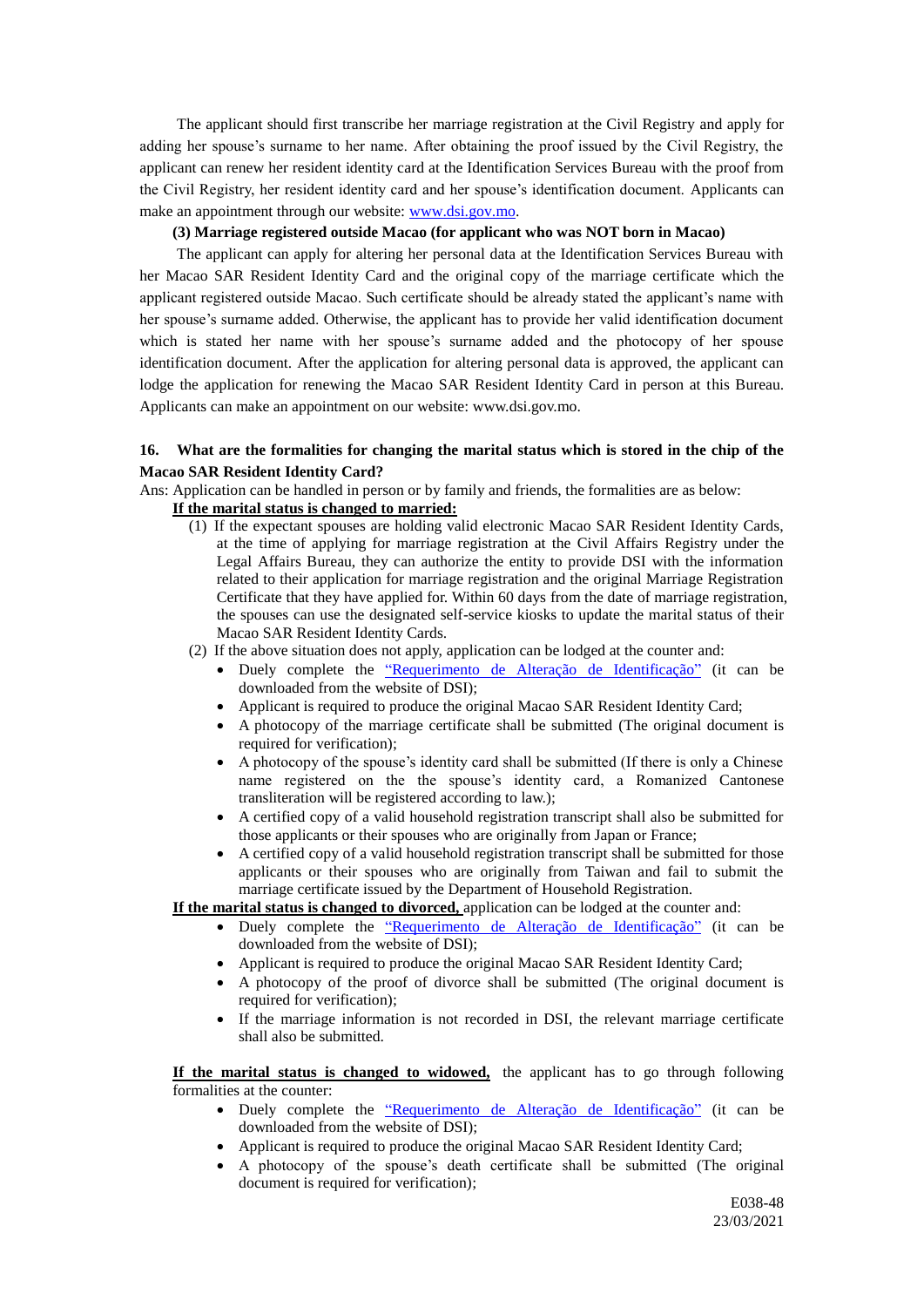- If the spouse passed away in Macao, the applicant has to present the narrative certificate of death registration issued by the Civil Affairs Registry;
- If the spouse passed away in the Mainland, the applicant has to present the notarized death certificate/medical proof of death/proof of death with an official stamp issued by the Public Security Bureau or police station in the Mainland.;
- If the spouse passed away overseas, the applicant has to present the death certificate issued by official authorities;
	- If the marriage information is not archived in DSI, the applicant should also submit the relevant marriage certificate.

### Reminders:

- 1. Documents written in languages other than Chinese, Portuguese or English shall be accompanied by official translations.
- 2. Those who have applied for the change of marital status at the counter with complete documents can immediately update the personal data stored in the chip on the Macao SAR Resident Identity Card and collect the identity card. If the documents need further examination, the identity card will be temporarily kept at DSI until relevant formalities are finished, after which the identity card can be collected. Please refer to the timetable below for the corresponding collection time of the identity card:

| Time of Application                                            | Time of ID Card Collection |
|----------------------------------------------------------------|----------------------------|
| $09:00 \sim 10:15$                                             | 13:30                      |
| 10:15~14:30                                                    | 17:00                      |
| 14:30~16:00                                                    | 17:45                      |
| Application for updating chip data of the identity card is not |                            |
| accepted after 16:00.                                          |                            |

## **17. What are the formalities for updating other personal information (such as parents' names, date of birth and place of birth) on the Macao SAR Resident Identity Card?**

Ans: - Persons who are not holding the Residence Authorization can fill out the "Alteration of Personal Data Application Form" which can be obtained at this Bureau or downloaded on our website: [www.dsi.gov.mo.](http://www.dsi.gov.mo/) The application should be lodged at this Bureau with the original copy of relevant supporting documents and the Macao SAR Resident Identity Card of the applicant.

- Holders of Residence Authorization should first alter their personal data of the residence authorization document at the Residence and Stay Affairs Department of the Public Security Police Force. After obtaining the updated Residence Authorization, the applicants can then apply for altering their personal data at the Identification Services Bureau by completing the "Alteration of Personal Data Application Form". The application should be lodged with the original copy of relevant supporting documents and the Macao SAR Resident Identity Card of the applicant.

After the application for altering personal data is approved, the applicant can lodge the application for renewing the Macao SAR Resident Identity Card in person at this Bureau. Applicants can make an appointment on our website: [www.dsi.gov.mo.](http://www.dsi.gov.mo/)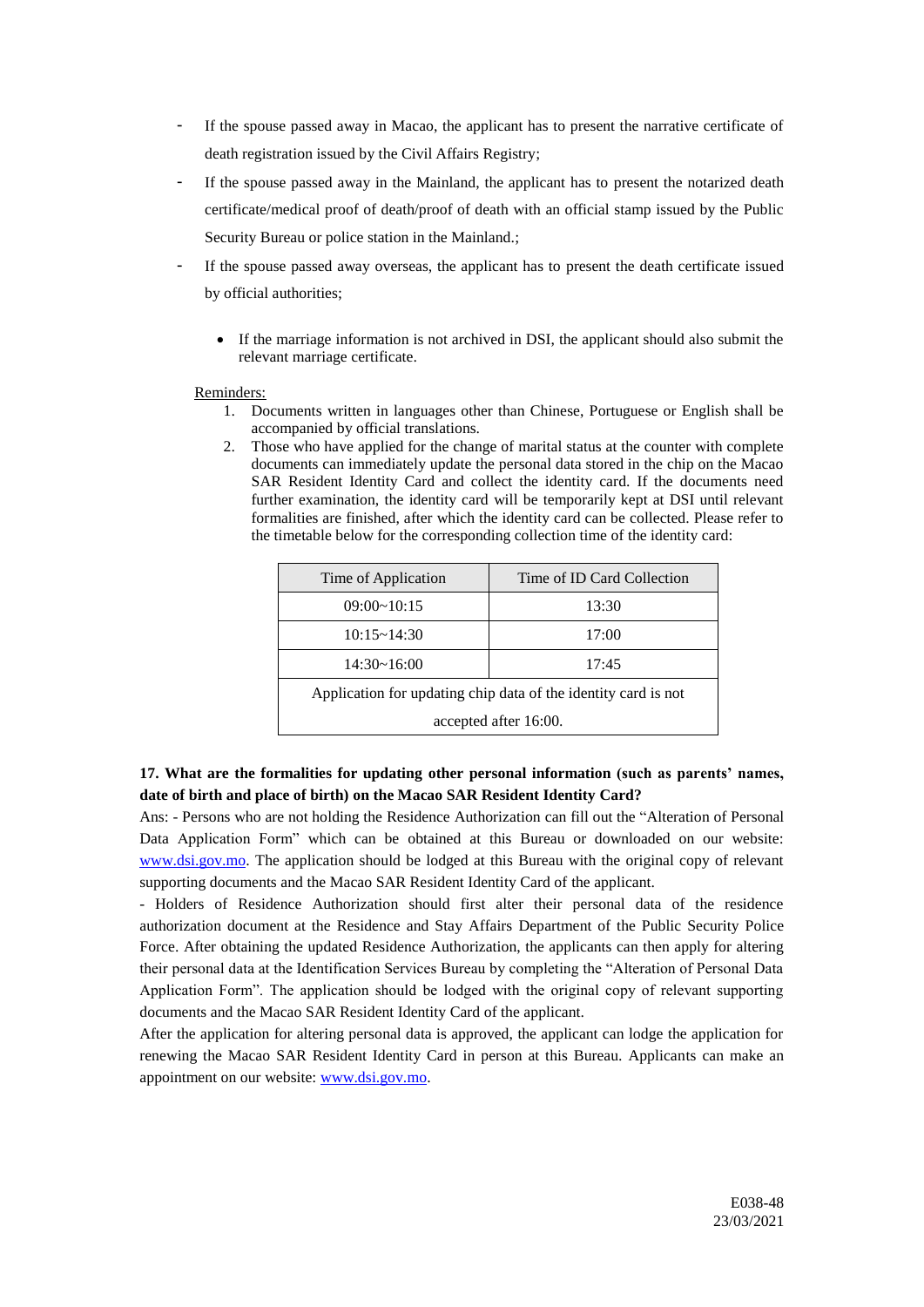# **18. What are the formalities for changing the contact information of the Macao SAR Resident Identity Card?**

Ans: Applicants can change their contact information of the identity card in the following ways:

- A. Duly complete an application form for alteration of contact information which can be downloaded from our website. After that, submit the completed form\* to this Bureau by post (Macao P.O. Box 1089) or by an authorized representative. However, the application cannot be submitted via email or fax.
- B. Lodge the application for changing the contact information in person at this Bureau with the original copy of the Macao SAR Resident Identity Card\*. Applicants are required to obtain a number tag in advance of lodging the application.
- C. Macao residents who are aged 18 or above and holding an electronic identity card can change their contact information with the "Self-service Kiosk for Contact Information Modification" or the "Integrated Self-service Kiosk". Besides, applicants can use the above-mentioned self-service kiosks to change the contact information in the resident identity card record on behalf of their underage children or persons under their guardianship.
- D. Persons who are aged 18 or above and holding a contactless electronic identity card can download "DSI Service Station" mobile application with their NFC-enabled Android devices, and lodge the application for changing their contact information after finishing the procedures as instructed by the application and successfully verifying their personal identity.

\*If applicants are under the age of 18, one of their parents must sign the application form.

After successful application, the contact information of the applicant will be updated within three working days. Details about kiosk functions and locations, please refer to DSI website (www.dsi.gov.mo/kiosk e.jsp). The application form for updating contact information can be downloaded on DSI website [\(www.dsi.gov.mo/formsdownload\\_e.jsp\)](http://www.dsi.gov.mo/formsdownload_e.jsp).

## **19. What should the cardholder do if the chip is detached from the Macao SAR Resident Identity Card?**

Ans: If the chip is detached from the identity card, the cardholder has to go through relevant formalities for replacement at the Identification Services Bureau in person.

## **20. Does it require extra charges for the re-issuance of the identity card due to chip damage?**

Ans: The cardholder can bring his/her identity card for examination at the Identification Services Bureau. It does not require extra charges for the re-issuance of the identity card due to the issue of chip quality.

## **21. Can a cardholder enter Hong Kong if the chip of his/her Macao SAR Resident Identity Card is detached?**

Ans: No, he/she cannot. The cardholder should replace his/her identity card as soon as possible. If there is a need to enter Hong Kong, he/she can apply for a "Visit Permit for Residents of Macao SAR to Hong Kong SAR".

## **22. What is the latest collection date of the Macao SAR Resident Identity Card?**

Ans: If the identity card is not collected within 6 months from the date of issuance, the card will be destroyed. Therefore applicants are advised to collect the identity card as soon as possible.

# **23. If the applicant has once possessed the Macao Identity Card issued by PSP or BIE, can he/she apply for the Macao SAR Permanent Resident Identity Card directly?**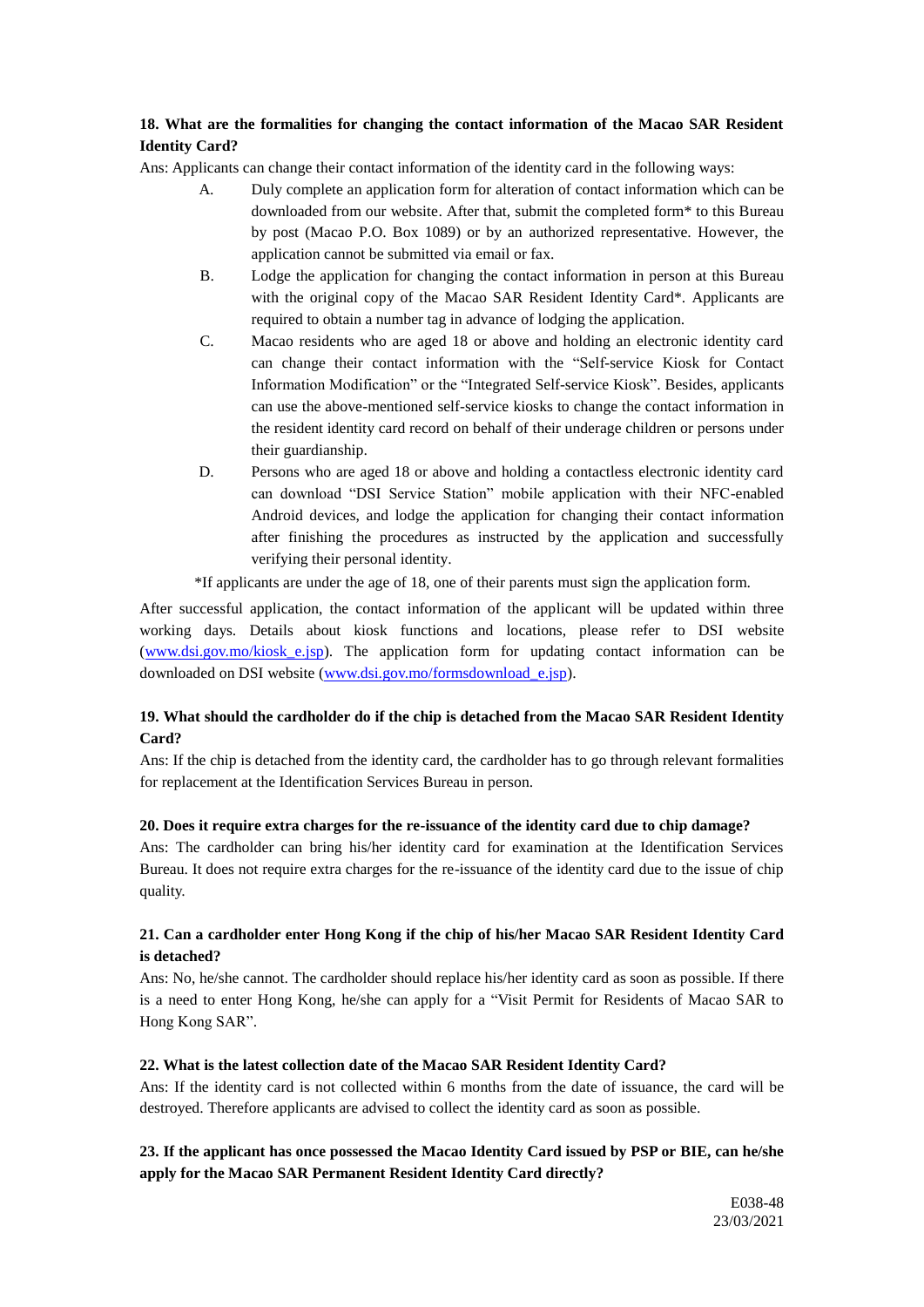Ans: No, he/she cannot. The applicant should first lodge an application for the Certificate of Entitlement to the Right of Abode in the Macao SAR for verifying his/her right of abode in Macao. Regarding the application formalities of the Certificate of Entitlement to the Right of Abode in the Macao SAR, please visit our website www.dsi.gov.mo.

### **24. Notes for Macao SAR Resident Identity Card (BIR) holders**

Ans: (A) The BIR is embedded with an integrated circuit (chip), please keep it in a good condition: (1) Please keep your BIR in a plastic holder and remove the plastic holder before using your BIR. (2) Please do not place your BIR in high temperature environments, e.g. under the exposure to the sun or beside high heat stoves, etc. (3) Please do not bend or abrade your BIR, e.g. clean it with washing machines or put it in the back pocket of trousers alone, etc. If your BIR is damaged due to improper use, you will have to apply for a new BIR at your own expense.

(B) The Macao SAR Resident card is the property of Macao SAR Government, please keep your BIR in safe custody. The replacement of BIR would cost you both money and time. If you lose your BIR, please report to the police at once.

(C) The characteristic of your fingerprints are stored in the chip on the BIR. If your fingers are wounded, peeling, or their prints are unclear at the time of enrolling or verifying your fingerprint, you may have difficulties in using the fingerprint-verification facilities in the future. At that time, you will need to use substitute facilities which do not require fingerprint verification. For instance, if you cannot get access to the data in the chip by fingerprint-verification, you may input password to verify your identity instead of verifying fingerprint.

(D) Please be aware of the expiry date on the BIR, and renew it within 6 months prior to the expiry date. However, holders of BIR which is valid for life do not need to replace their identity card, the date of validity is represented as "----" at the bottom left corner of the BIR.

(E) The PIN letter is obtained together with the BIR. For security reason, please do not keep your BIR and the PIN letter (or the PIN) together.

(F) If you change your address and phone number, please inform this Bureau as soon as possible.

### **25. Can applicant who is holding a disability assessment registration card apply for exemption of application fee when applying for the Macao SAR Resident Identity Card?**

Ans: Pursuant to the stipulations of Article 34 of Administrative Regulation No.23/2002, the Director of the Identification Services Bureau can exempt persons who are lack of financial capability from relevant application fees in accordance with the supporting documents provided by other government entities or the applicant. Therefore, persons who are holding a disability assessment registration card are exempt from relevant application fees provided that they declare themselves to be financial incapable. Application fees can be exempted upon approval of such request.

## **26. Can an applicant apply for exemption of application fee for the Macao SAR Resident Identity Card when he/she is holding a receipt of Employment Registration issued by the Labour Affairs Bureau (DSAL)?**

Ans: No. Applicants are request to submit receipts of Employment Registration issued by the Labour Affairs Bureau (DSAL) of the past 12 months' to state a lack of financial capability due to long-term unemployment. They are also request to write and sign a declaration to declare their unemployment status and they acknowledge that they will commit criminal offences for making false declaration.

#### **27. When was the contactless electronic identity card first issued?**

Ans: The Macao SAR Government has been issuing the Macao SAR contactless electronic identity card to Macao residents since 31 October 2013 and no longer issued the contact-based electronic identity card since then.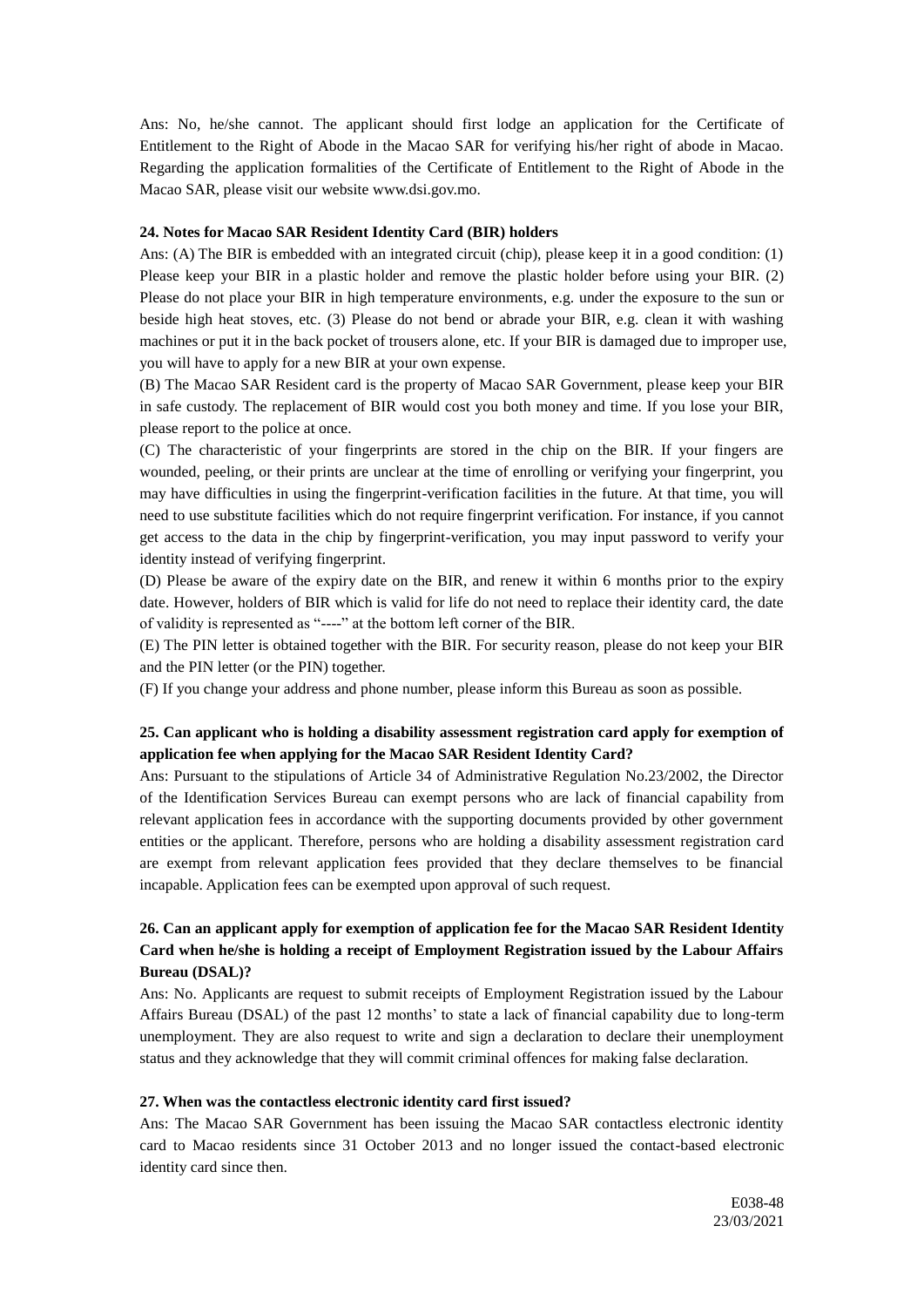### **28. Can Macao residents replace their identity card with the contactless electronic identity card prior to the expiry of their document?**

Ans: Citizens can still use their current contact-based electronic identity cards until the expiry of their document. Holders of the contact-based electronic identity card can lodge the renewal application six months prior to the expiry of their identity cards. In accordance with relevant laws and regulations, expired contact-based electronic identity cards are considered as invalid. Therefore, persons who need to renew their identity card should lodge an application for the contactless electronic identity card timely.

### **29. Do all Macao residents need to replace their contact-based electronic identity card with the contactless electronic identity card?**

Ans: If the validity date is shown as "------" on the contact-based electronic identity card, it means that the identity card is permanently valid. The applicants can replace their identity card with the contactless electronic identity card if needed. (See Question 1 of the "Macao SAR Resident Identity Card" section).

#### **30. How can Macao residents renew their electronic identity card?**

Ans: 1) Residents can lodge the renewal application at the traditional counter of the Identification Services Bureau. In advance of lodging the application, the applicants have to make an appointment or obtain a number-tag in person at the Identification Services Bureau.

2) Residents can lodge the application for renewing their PERMENANT resident identity card at the self-service kiosks. Appointment or number-tag is not needed for using the self-service kiosks. When lodging the application, applicants need to go through processes including reading identity card data, taking on-site photo, scanning identity card and photo, enrolling and verifying fingerprints and signing on the digital signature pad.

3) Residents can request on-site service from the Identification Services Bureau to renew their identity card. Applicants or their relatives can apply for the on-site service by letter or in person at this Bureau. Upon approval, this Bureau will send officers to the location (Macao only) provided by the applicant to complete the renewal application formalities.

## **31. Who are eligible to use the self-service kiosks for renewing their resident identity cards? How is the application process?**

Ans: Holders of the Macao SAR Permanent Resident Identity Card who reached the age of 25 or above on the latest issuance date of their identity card are eligible to use 24 hours self-service kiosk to go through the formalities for identity card renewal at any time. Other holders who are at the age of 18 or above, they can use the self-service kiosk to renew identity card in office hours. (If necessary, the applicants may need to have height measurement and ten digital fingerprint impressions). Eligible applicants can renew their resident identity card with the self-service kiosks as early as 6 months before it expires or after its expiry.

Applicants need to follow the instructions given by the kiosks to go through the application process, including verifying and enrolling fingerprints, taking on-site photo, scanning identity card and signing on the digital signature pad. Besides, applicants can also choose to scan their own photo as the identity card photo. At last, applicants can make an electronic payment at kiosks or pay the fee at service counters in office hour to complete the application. The above-mentioned kiosks are not applicable to persons who need to modify their personal information (excluding address, telephone number, occupation and information of emergency contact person), persons who lost their document, interdicted persons or quasi-interdicted persons.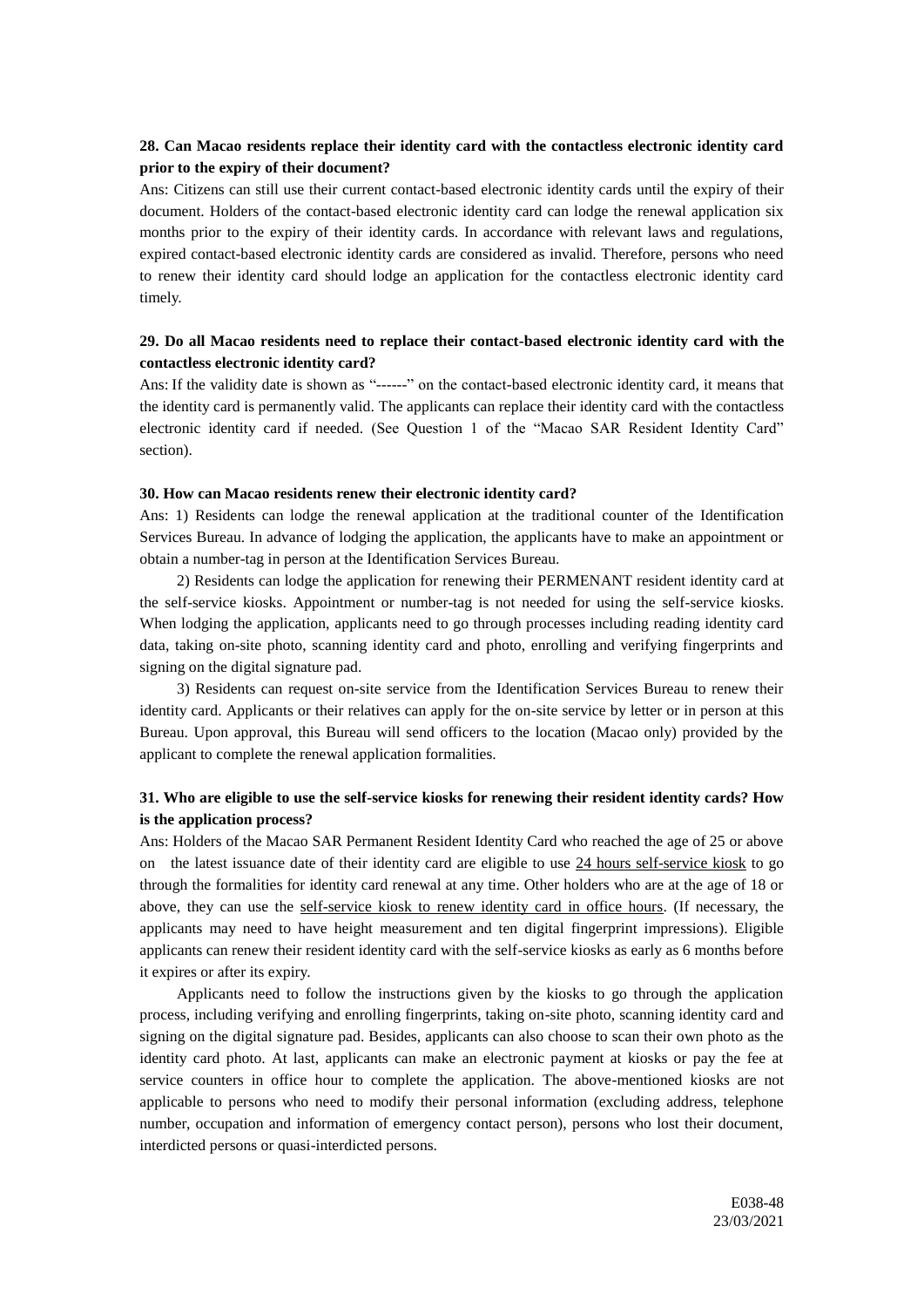#### **32. Is there any changes in the design of the contactless electronic identity card?**

Ans: The contactless electronic identity card adopts the original design of the contact-based electronic identity card but with a memory chip embedded in the card body.

## **33. What are the changes in the information on the front of the contactless electronic identity card?**

Ans: There is no change in the information on the front of the identity card. Due to the reason that the embedded chip does not occupy any space of the card face, it increases the usable space of the front of the identity card. Therefore, the information on the card face is arranged as follows:

(1) Textual descriptions of personal information are added to the front of the contactless electronic identity card. For instance, "Surname", "Name", "CCC" (i.e. Name in Chinese Commercial Code), "Height", "Date of Birth", "Date of 1st Issuance", "Date of Current Issuance" and "Date of Validity".

(2) The surname and the given name of the holder is displayed in their respective fields and no longer separated by ", " (i.e. comma).

### **34. What are the strengths of the contactless electronic identity card?**

Ans: (1) The contactless electronic identity card has advantages over the contact-based electronic identity card in various aspects. Also, it provides added convenience and ease of use for the cardholder. With a memory chip embedded in the card body of the contactless electronic identity card, it can protect the chip from impact and damages from the environment, making the identity card more durable.

(2) The security of contactless electronic identity card is further enhanced and the speed of reading the chip data is much faster than contact-based electronic identity card.

# **35. After the issuance of the contactless electronic identity card, how is the usage and application of the new and the former electronic identity cards?**

Ans: Both new and former electronic identity cards are applicable to all government entities and self-services. All related systems have been upgraded to be compatible with the contactless electronic identity card.

## **36. Can contactless electronic identity card holders use the Automated Passenger Clearance System?**

Ans: Yes, residents who have replaced their contact-based electronic identity cards with contactless electronic identity cards can use the automated passenger clearance system to enter or exit Macao.

## **37. Do residents need to conduct enrollment again for using the Hong Kong e-Channel after replacing their contact-based electronic identity card with contactless electronic identity card?**

Ans: For Macao residents who have enrolled for the Hong Kong e-Channel service, if they replaced their identity cards due to normal renewal, they do not need to re-enroll for using the Hong Kong e-Channel service. However, if they replaced their identity cards due to loss of identity card or alteration of personal information (such as holder's name, date of birth or parents'names), re-enrolment is required after the replacement of Macao resident identity card.

### **Macao SAR Travel Documents**

## **1. If an applicant is outside Macao, can he/she apply for the Macao SAR Travel Documents by post?**

Ans: Yes. If the applicant is in other country or region, he/she can authorize a representative in Macao to obtain an application form and lodge the application to DSI on his/her behalf. The applicant can also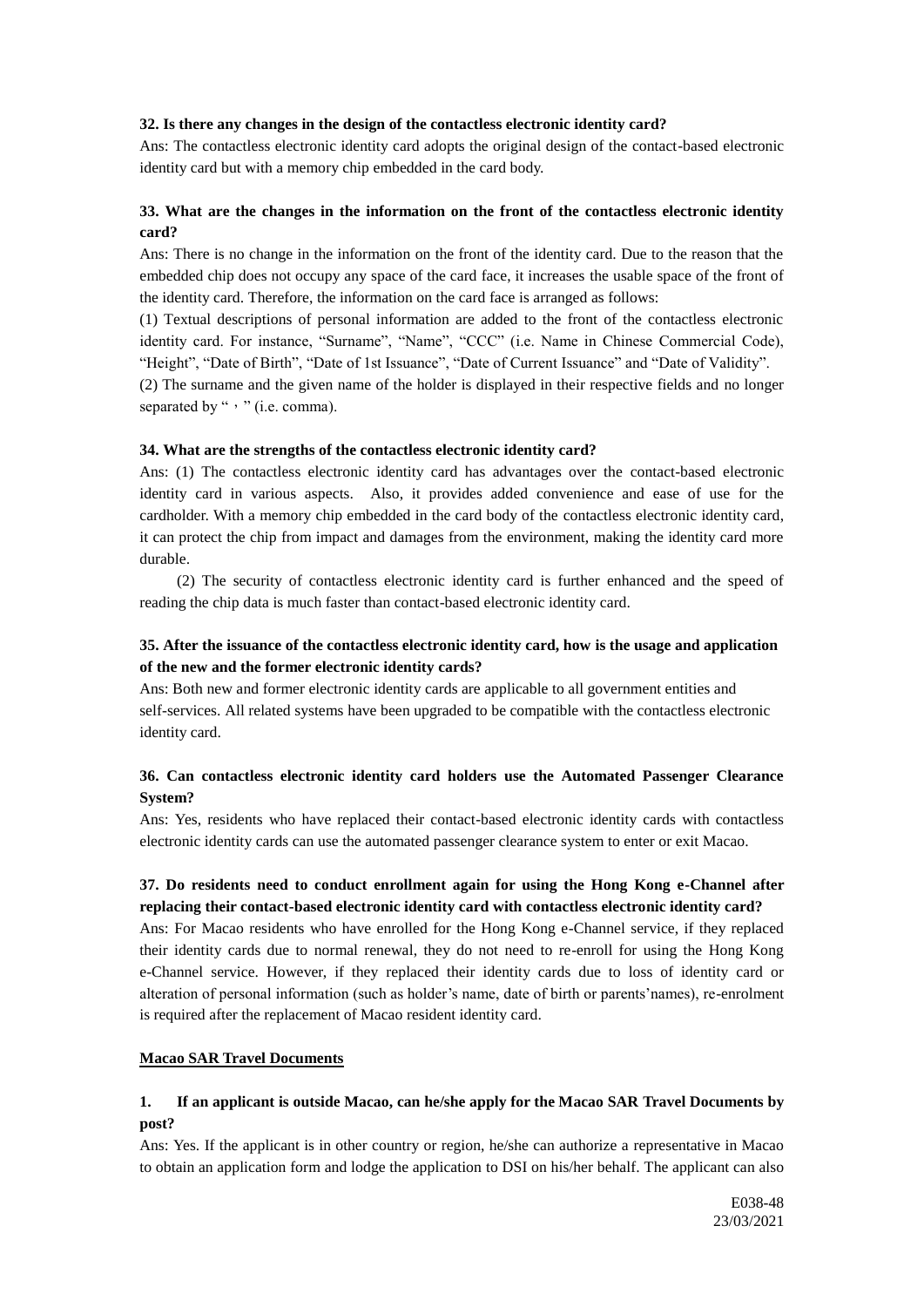download the application form from the "Postal Application Service" system of DSI.

# **2. What travel document is needed if Macao resident wishes to travel to the Hong Kong SAR?** Ans:

- (1) Eligible Macao SAR permanent residents holding electronic Macao SAR Permanent Resident Identity Card can enter and exit the Hong Kong SAR as visitors without producing any other travel documents or filling in any arrival/departure card. Pursuant to the existing Hong Kong SAR immigration requirements, nationals of certain countries are required to obtain a visa in prior before entering the Hong Kong SAR. These individuals, though possessing a valid electronic Macao SAR Permanent Resident Identity Card, are still subject to prior assessment and approval in order to enjoy the abovementioned facilitations.
- (2) Chinese or Portuguese nationals holding a Macao SAR non-Permanent Resident Identity Card can apply for the "Visit Permit for Residents of Macao SAR to Hong Kong SAR" at the Identification Services Bureau in order to travel to Hong Kong.

## **3. If a Macao resident travels to Hong Kong SAR, what is the maximum period of stay in Hong Kong SAR?**

Ans: : By presenting an electronic Macao SAR Permanent Resident Identity Card, the Macao SAR permanent resident is allowed to stay in the Hong Kong SAR as a visitor for a maximum period of 180 days provided that the immigration requirements are duly fulfilled. For a Macao SAR non-permanent resident entering Hong Kong with his/her «Visit Permit for Residents of Macao SAR to HKSAR», he/she is allowed to stay in the Hong Kong SAR as a visitor for a maximum period of 30 days provided that the immigration requirements are duly fulfilled.

## **4. What is the validity period of a « Macao SAR Passport»?**

Ans: The validity period of « Macao SAR Passport» is 10 years for holders aged 18 or above, and 5 years for holders aged under 18.

### **5. Is it necessary to apply for a visa when traveling to Taiwan Region?**

Ans: Macao residents can contact the Taipei Economic and Cultural Office in Macao for relevant visa details, tel: (853)28306289.

### **Nationality Application**

## **1. Does an applicant need to renounce his/her foreign nationality before lodging the application for naturalization as a Chinese national or restoration of Chinese nationality?**

Ans: To avoid becoming a stateless person, the applicant does not need to renounce his/her original foreign nationality in advance. If the application for naturalization as a Chinese national or restoration of Chinese nationality is approved, the applicant has to submit proof of renouncing the foreign nationality within 6 months upon the receipt of notification from this Bureau.

## **2. For the nationality application of minors, can the application be signed by one of his/her parents?**

Ans: Due to the reason that nationality application concerns the minor's significant interest, both parents must sign the application for their underage children.

## **3. Can Macao SAR non-permanent residents of foreign nationality apply for naturalization as a Chinese national?**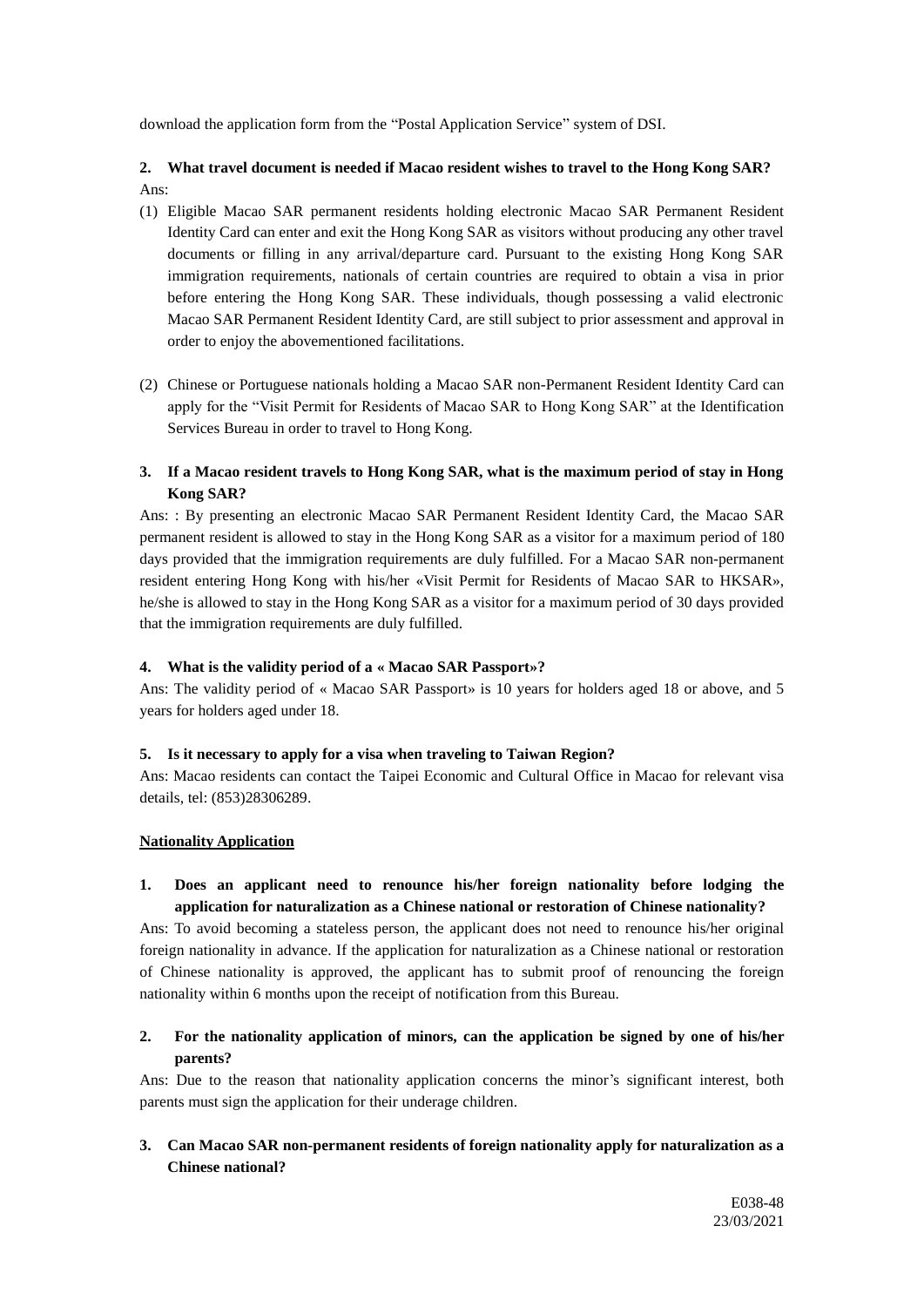Ans: No, they cannot. Only Macao SAR permanent resident who is a person of foreign nationality or who is a stateless person can apply for naturalization as a Chinese national.

## **4. Can applicants apply for naturalization as a Chinese national if they do not have a near relative who is a Chinese national?**

Ans: If applicants do not have a near relative who is a Chinese national, they should have legitimate reasons to apply for naturalization as a Chinese national. Legitimate reasons include whether they have resided in Macao for a long time, whether they grew up in Macao, whether they have connection with China, whether they have the knowledge of the Chinese language, whether they are fond of Chinese culture and so on.

### **5. Who are considered as the near relatives in the nationality application?**

Ans: Near relatives includes spouse, parents, children and siblings of the applicant.

# **6. Under what circumstances should the persons who are applying for naturalization as a Chinese national submit a certificate of criminal record issued by the competent authority in the place of origin of the applicant?**

Ans: For the applicant who had lived in other country or territory for 6 months or longer before settling in Macao and who had reached the age of 16 or above when living there, he/she has to submit a certificate of criminal record which is issued within 90 days from its issuance date by the competent authority in the place of his/her origin.

## **7. Can Macao SAR non-permanent residents of foreign nationality apply for restoration of Chinese nationality if they once held Chinese nationality?**

Ans: Yes, they can. Applicants should provide proof that they once held Chinese nationality, such as a birth certificate, Chinese passport or certificate of renunciation of Chinese nationality.

## **8. When applying for renunciation of Chinese nationality, can the applicants only submit proof of having applied for naturalization as a national of another country?**

Ans: When applying for renunciation of Chinese nationality, the applicants should submit proof of having acquired other nationality or proof of the need to renounce his/her Chinese nationality.

## **9. After the application for renunciation of Chinese nationality is approved, can the applicant retain his/her Macao SAR Passport?**

Ans: No, the applicant shall lose his/her Chinese nationality upon approval of the application for renunciation of Chinese nationality. Therefore, he/she is no longer eligible to apply for the Macao SAR Passport and must return his/her Macao SAR Passport to the Identification Services Bureau for cancellation.

### **10. What persons can make choose between Chinese nationality and Portuguese nationality?**

Ans: According to Paragraph 2 of Article 1 of Explanations of Some Questions by the Standing Committee of the National People's Congress Concerning the Implementation of the Nationality Law of the People's Republic of China in the Macao Special Administrative Region, a Macao SAR resident who is of both Chinese and Portuguese descents may select Chinese nationality or Portuguese nationality based on his/her wish. When lodging the application for selecting Chinese nationality or Portuguese nationality, applicants are required to provide a declaration of having both Chinese and Portuguese descents.

### **11. May the Macao SAR residents who are of both Chinese and Portuguese descents retain**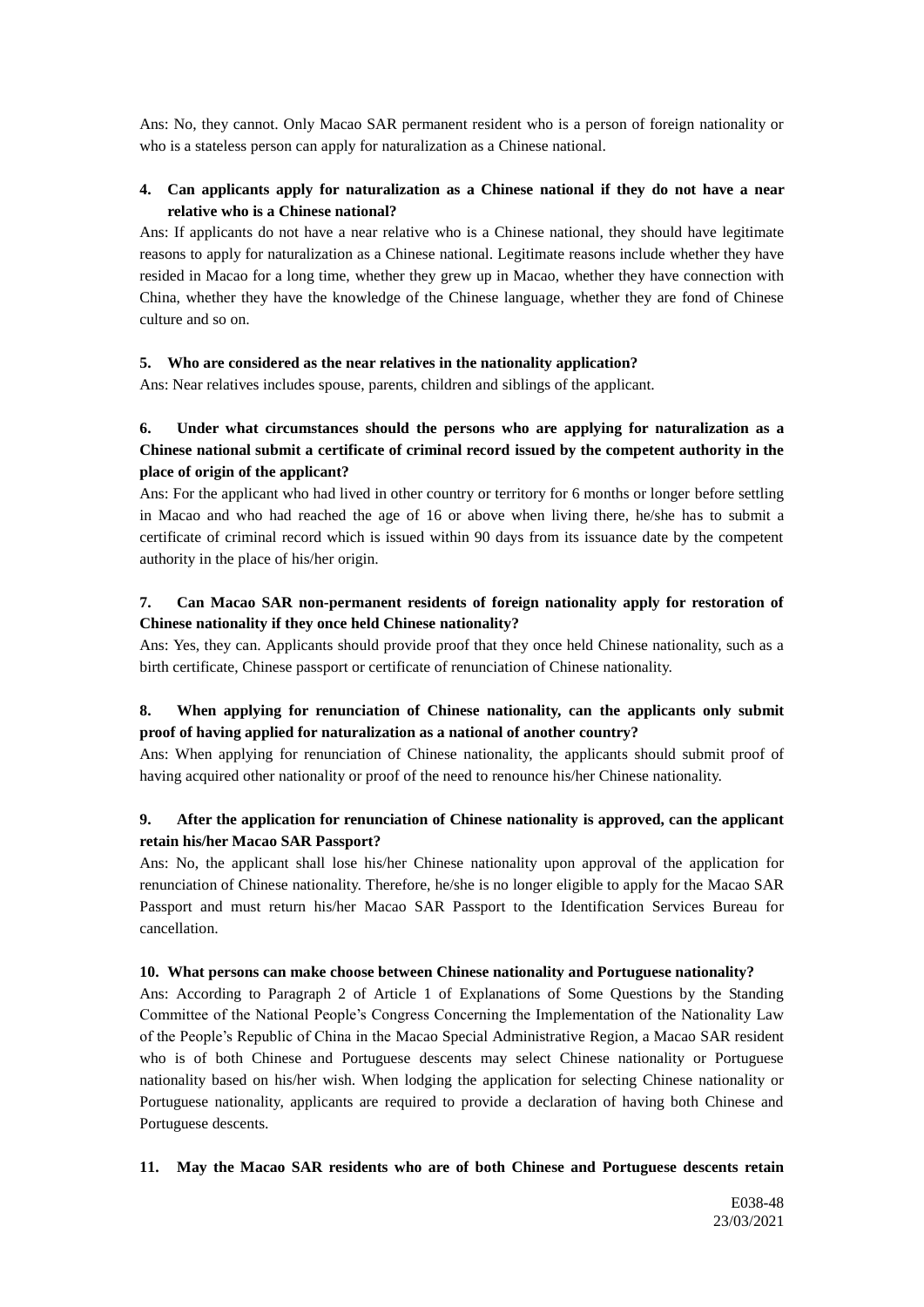### **their Portuguese passport if they have chosen Chinese nationality?**

Ans: Yes, they can. These residents may retain their Portuguese passport as travel documents after they have chosen Chinese nationality. However, they will not be entitled to Portuguese consular protection in the Macao Special Administrative Region and other parts of the People's Republic of China.

## **12. Following to the previous question, may the applicants apply for the Macao SAR Passport if they have chosen Portuguese nationality?**

Ans: No, they cannot. Applicants who have chosen Portuguese nationality no longer possess Chinese nationality. Therefore, they are not eligible to apply for the Macao SAR Passport.

#### **13. Who can apply for changing nationality?**

Ans: For original Chinese nationals of the Macao SAR who returned to Macao from abroad before or after the establishment of the Macao SAR and who possess other foreign nationality, they can request to change their nationality to other foreign nationality. However, they will no longer possess Chinese nationality once they have made such change.

#### **Certificate of Criminal Record**

## **1. If the applicant who possesses a Macao SAR Resident Identity Card is not in Macao, can he/she authorize a representative to apply for the Certificate of Criminal Record on his/her behalf?**

Ans: Yes, he/she can. The applicant can authorize a representative to apply for the Certificate of Criminal Record by duly filling out and signing an authorization form (according to the Macao SAR Resident Identity Card) and submitting a photocopy of the applicant's Macao SAR Resident Identity Card and the original identification document of the representative. Besides, the applicant should indicate the purpose of the certificate in the authorization form.

## **2. If a non-Macao resident wants to apply for the Certificate of Criminal Record, what should he/she do?**

Ans: The applicant can lodge an application at this Bureau by producing proof of residence/stay in Macao and other valid identification documents, for instance the original copy of an "Non-Resident Worker's Permit" (holder of "Non-Resident Worker's Identity Card" is required to submit a photocopy or a proof of cancellation) and a valid travel document or a notice of residence permit issued by the Public Security Police Force.

## **3. Can a non-Macao resident authorize a representative to apply for the Certificate of Criminal Record on his/her behalf?**

Ans: Yes, he/she can. The authorized representative must provide necessary documents for the application of the applicant including proof of residence/stay in Macao and other valid identification documents of the applicant, a valid authorization letter (applicant must sign according to the identification document provided) and a full clear set of ten fingerprint impressions. If there is not any signature on the applicant's identification documents, he/she can provide an authorization letter with a notarized signature or other identification documents affixed with the signature of the applicant for our verification. (Please note that if the applicant holds a Hong Kong SAR identity card, which is a document without any signature of the holder, he/she must present a page of his/her Hong Kong SAR passport with the applicant's signature at the same time.) Besides, the applicant should indicate the purpose of the certificate in the authorization letter.

### **4. Can an applicant apply for the Certificate of Criminal Record if his/her Macao SAR**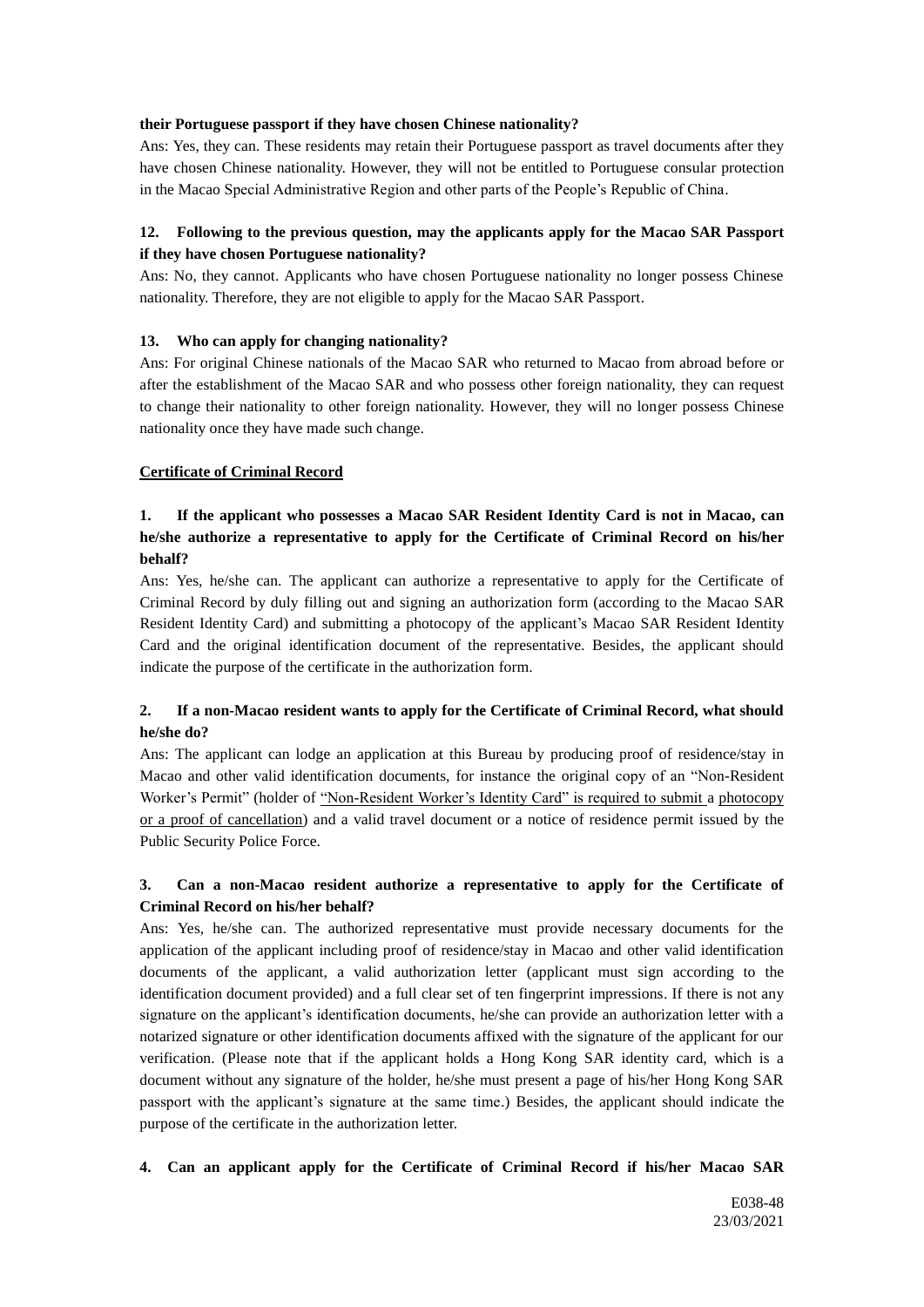### **Resident Identity Card has already expired?**

Ans: Yes, he/she can. The certificate will indicate that the applicant's Macao SAR Resident Identity Card has already expired. Besides, the applicant can request to be issued the certificate after the renewal of his/her Macao SAR Resident Identity Card.

## **5. Can I authorize my relatives in Macao to pay the postal application fees on my behalf?**

Ans: Applicants can authorize the relatives in Macao to pay the relevant fees by providing the name and contact number of the relatives in the application letter to DSI. DSI will notify the authorized person to pay the fees at DSI when all the application materials are received.

# **6. If the applicant was sentenced by the Subordinate Court to an imprisonment of 2 months, a probation of 1 year and a driving ban of 1 year, will this criminal record be shown on his/her certificate?**

Ans: In pursuant to the stipulations of Article 21 e) of Decree No. 27/96/M, in normal situation, the above-mentioned criminal record will generally be shown on the applicant's certificate if he/she lodged the application during the period of the driving ban, otherwise it will not be shown on the certificate for applications after the banning period, except it is used for the usage stipulated by other special regulations. (If the certificate is used for purpose stipulated by certain special regulations, e.g. application for being a private security officer or a position in the Public Security Force of Macao, references should be made to the relevant stipulations of the special regulations for more details.)

## **7. In case the applicant was sentenced to an imprisonment of 7 months, what should he/she do if he/she does not want the criminal record to appear on his/her certificate?**

Ans: According to the stipulations of Article 27 of Decree No. 27/96/M, the applicant can lodge an application to the Subordinate Court for the exemption from the transcription.

# **8. If the applicant was sentenced by the Subordinate Court and he/she has already fulfilled the penalty to which he/she is sentenced. When will the criminal record be totally removed (i.e. expunging the criminal record)?**

Ans: In accordance with the stipulations of Article 24 of Decree No. 27/96/M,

- (1) If the sentence to imprisonment is not longer than 5 years, the applicant's civil rights will be automatically restored legally in 5 years upon the fulfillment of all penalties provided that there is no recommitment. In such a case, the criminal record will be removed (i.e. expunging the criminal record).
- (2) If the sentence to imprisonment exceeds 5 years, the applicant's civil rights will be automatically restored legally in 10 years upon the fulfillment of all penalties provided that there is no recommitment.. In such a case, the criminal record will be removed (i.e. expunging the criminal record).
- (3) In case of minor breaches, the applicant's civil rights will be automatically restored in 1 year upon the fulfillment of all penalties provided that there is no recommitment, the criminal record will be removed (i.e. expunging the criminal record).

# **9. If the applicant was sentenced to imprisonment for less than 5 years and he/she has fulfilled all penalties, what should he/she do if he/she does not expect to include the criminal record in the certificate before removing the criminal record?**

Ans: In pursuant to the stipulations of Article 25 and 26 of Decree No. 27/96/M, applicant can lodge an application for judicial restoration of civil rights at the Subordinate Court in 2 years upon the fulfillment of all penalties. Besides, he/she can make the application at the Subordinate Court in 4 years upon the fulfillment of all penalties if the imprisonment exceeds 5 years.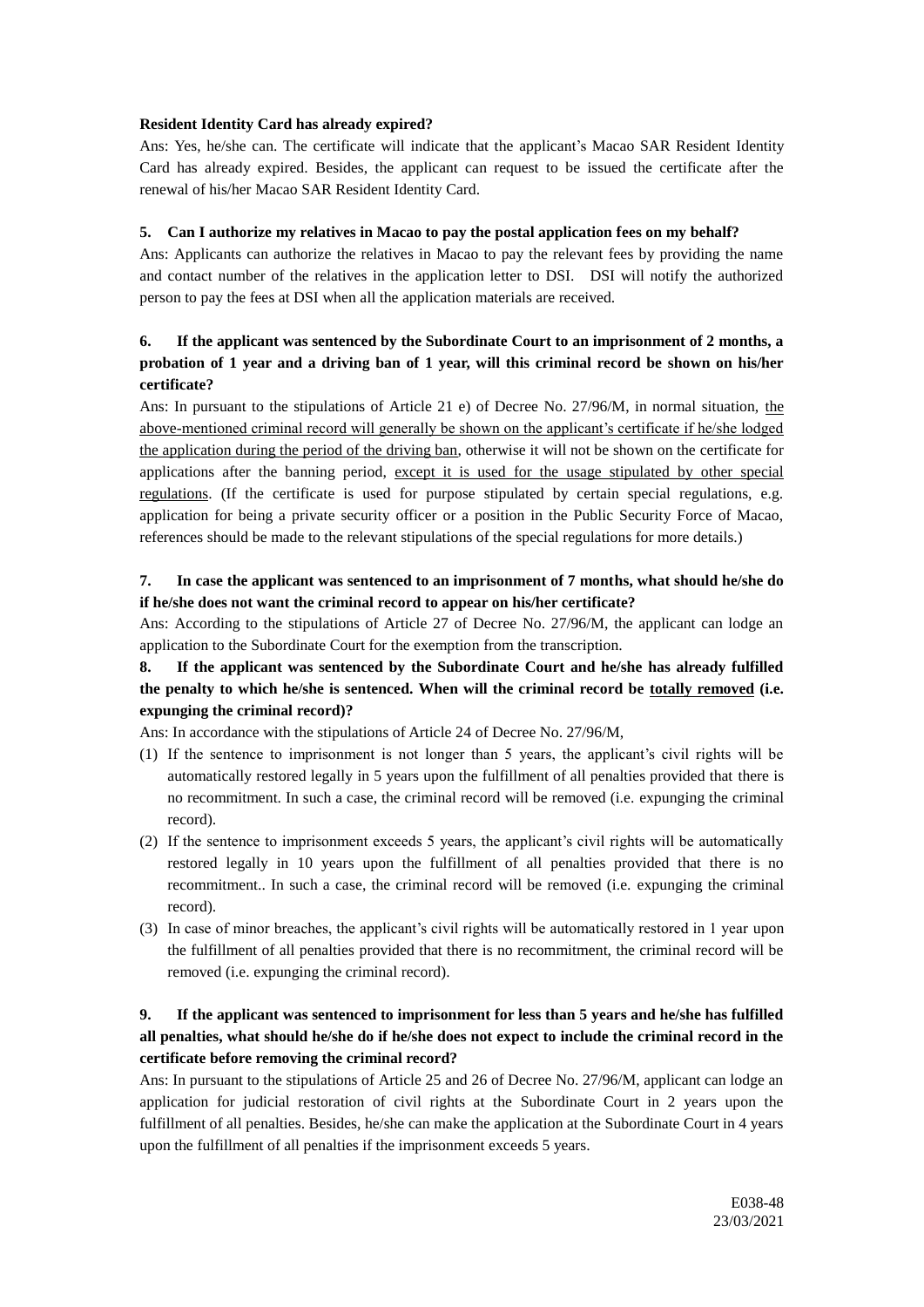# **10. What should an applicant do if he/she wants to know the removal date of his/her criminal record (i.e. expungement of criminal record)?**

Ans: The applicant can lodge an application in person at the Identification Services Bureau (DSI). He/she will be notified of the removal date of his/her criminal record (i.e. expunging the criminal record) by an official letter from DSI. The application is free of charge.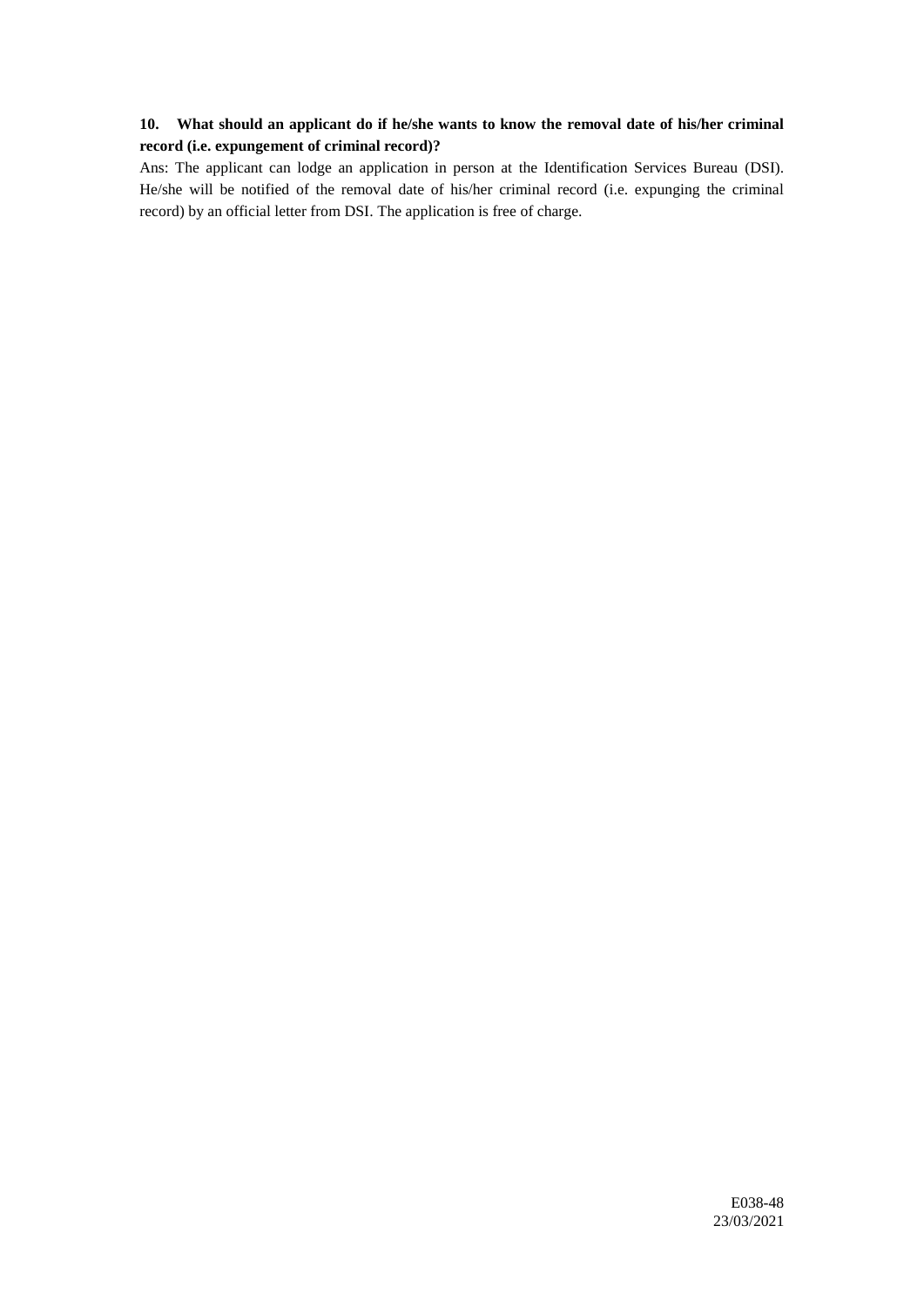#### **Kinship Verification**

### **1. Who are eligible to use the service of kinship verification?**

Ans: If information about the relationship between the applicant and the person concerned does not exist in the identity card record of the applicant, the applicant can lodge the application for kinship verification to this bureau in advance of going through other formalities (e.g. transfer of health care vouchers, proof of existence). However, the relationship of persons under the following circumstances have already been verified, they do not need to lodge the relevant application:

- (1) For person who was born in Macao and whose parents were holding Macao resident identity card at the time of his/her birth, there is no need to verify the relationship with his/her parents;
- (2) For person who has provided his/her spouse's Macao resident identity card to DSI when applying for modifying the marital status to "Married", there is no need to verify the relationship with his/her spouse;
- (3) For person who has declared and confirmed the Macao resident identity card number of his/her parents and spouse at the time of applying for or renewing his/her Macao resident identity card, there is no need to verify the relationship with his/her parents and spouse.

\* For person who has successfully transferred the voucher to his/her parents or children in the Healthcare Subsidy Scheme of Year 2009 to Year 2017, there is no need to verify the relationship with his/her parents or children.

#### **2. What kind of relationship can be verified in the kinship verification service?**

Ans: The kinship verification service is solely used for the verification of kinship between the applicant and his/her parents, children or spouse.

#### **3. How does the applicant lodge the application for kinship verification?**

Ans: For Macao SAR Resident Identity Card holders who are 18 years old or above, they can:

- 1. log in to the "Common Access to Public Services of the Macao SAR" account through the mobile application, and simply input the identity card num\ber of the person concerned when lodging the application.
- 2. use the integrated self-service kiosks to lodge the application. Applicants have to use their original Macao SAR Resident Identity Card and input the identity card number of the person concerned.
- 3. Applicants can also proceed to DSI located on the 1st Floor of the China Plaza, or DSI service counters located at the Macao Government Services Centre Areia Preta or the Macao Government Services Centre in Islands to go through the relevant formalities. When lodging the application, it is needed to present the original Macao SAR Resident Identity Card of the parent or legal representative and the underage applicant, and provide the Macao SAR Resident Identity Card number of the person concerned.

For Macao residents who are under 18 years old, their application has to be lodged by their parent or legal representative on their behalf to the service counter at above-mentioned locations. When lodging application at the services counter, it is necessary provide the identity card of their parent or legal representative and the identity card number of the person concerned.

Attention: DSI may request applicants to submit additional proof if needed.

After successful application, the applicant will receive the verification result within five working days. Details about kiosk functions and locations, please refer to DSI website [\(www.dsi.gov.mo/kiosk\\_e.jsp\)](www.dsi.gov.mo/kiosk_e.jsp).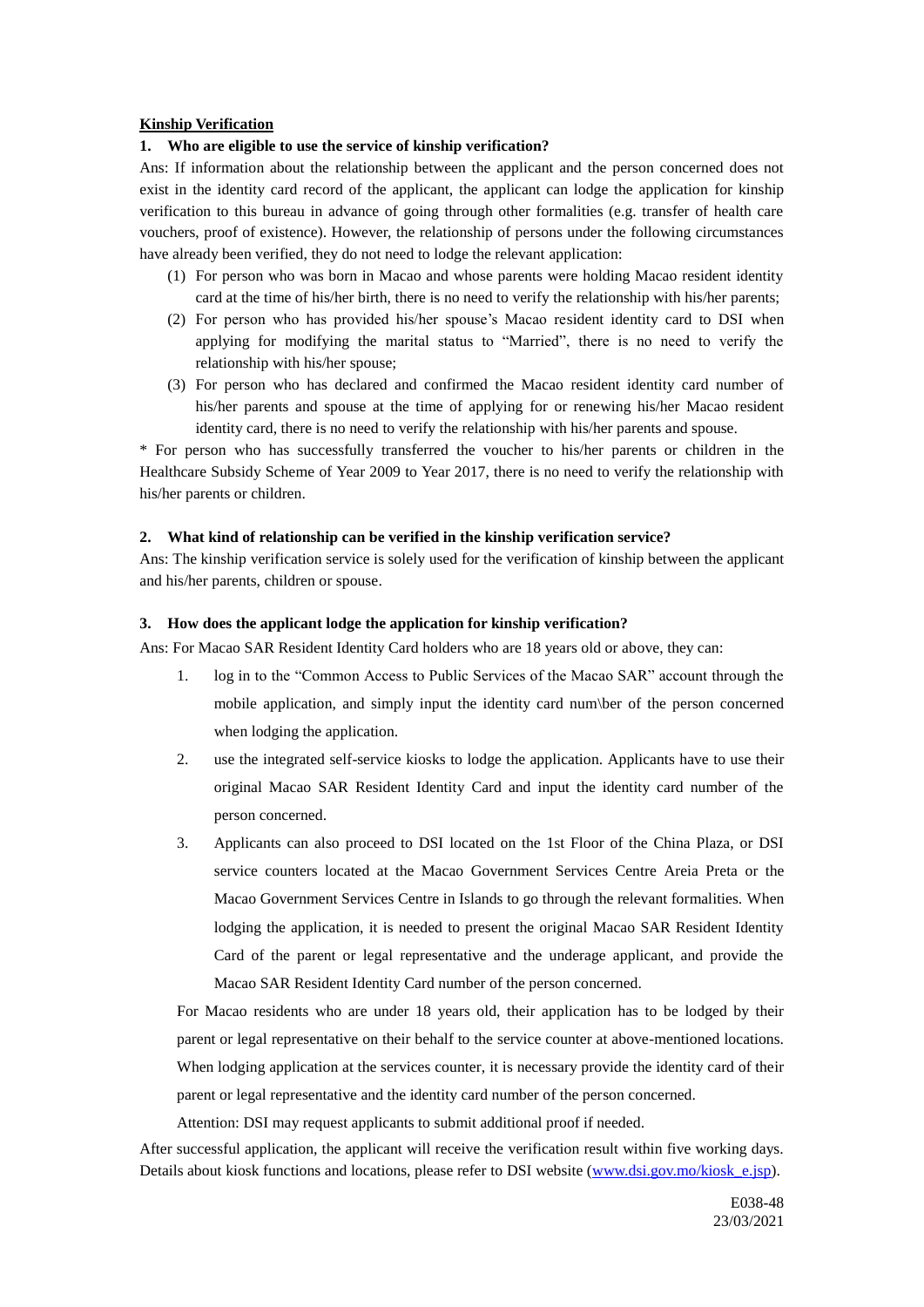## **4. Can the applicant lodge the application for kinship verification for purpose other than transferring the vouchers?**

Ans: Yes, he/she can. The information of the verified relationship will be archived into the Macao SAR Resident Identity Card record of the applicant and the persons concerned.

### **5. How long does it take to process the kinship verification application?**

Ans: DSI will notify the applicant of the verification result within five working days following the date of submitting the application and all required information by the applicant.

### **Others**

## **1. Is it necessary to get a tag number in advance of using the services provided by the Identification Services Bureau?**

Ans: Yes. Number tag can be obtained in the following ways:

DSI (located at Avenida da Praia Grande N.º 804, Edf. China Plaza, 1.º Andar, Macao)

- 1. Online ticketing and appointment [\(http://www.dsi.gov.mo/webservice\\_e.jsp\)](http://www.dsi.gov.mo/webservice_e.jsp);
- 2. Telephone appointment (853-28370777 or 853-28370888);
- 3. Self-service kiosk for ticketing and appointment;
- 4. DSI ticketing counter (please note that number tags are limited and distributed on a first-come-first-serve basis.)

Macao Government Services Centre (located at Rua Nova de Areia Preta N.º 52, Macao)

- 1. Online appointment [\(www.csraem.gov.mo/csrbooking/#/index\)](http://www.csraem.gov.mo/csrbooking/#/index);
- 2. Telephone appointment (853-28451515);
- 3. Self-service ticketing kiosk;
- 4. Ticketing counter (please note that number tags are limited and distributed on a first-come-first-serve basis.)

Macao Government Services Centre in Islands (located at Rua de Coimbra, n.º 225, 3.˚ andar, Taipa)

- 1. Online appointment (www.csraem.gov.mo/csrbooking/#/index);
- 2. Telephone appointment (853-28421212);
- 3. Self-service ticketing kiosk;
- 4. Ticketing counter (please note that number tags are limited and distributed on a first-come-first-serve basis.)

## **2. How long does Identification Services Bureau take to process the suggestions, comments or complaints?**

Ans: Identification Services Bureau will follow up the suggestions, comments or complaints within 45 days.

### **3. How many working days are needed to process for the email enquiries?**

Ans: Identification Services Bureau will have the emails replied within 5 working days. Please note that due to the protection of the privacy of personal data, if there is any personal data involved in the enquiry, Identification Services Bureau will reply by letter.

**4. Can holders of Macao SAR Resident Identity Card print the personal particulars stored in the chip of the identity card at the Kiosk of Information and Services? Where are they located?**

Answer: In order to print the personal particulars stored in the chip of identity card (e.g. other names of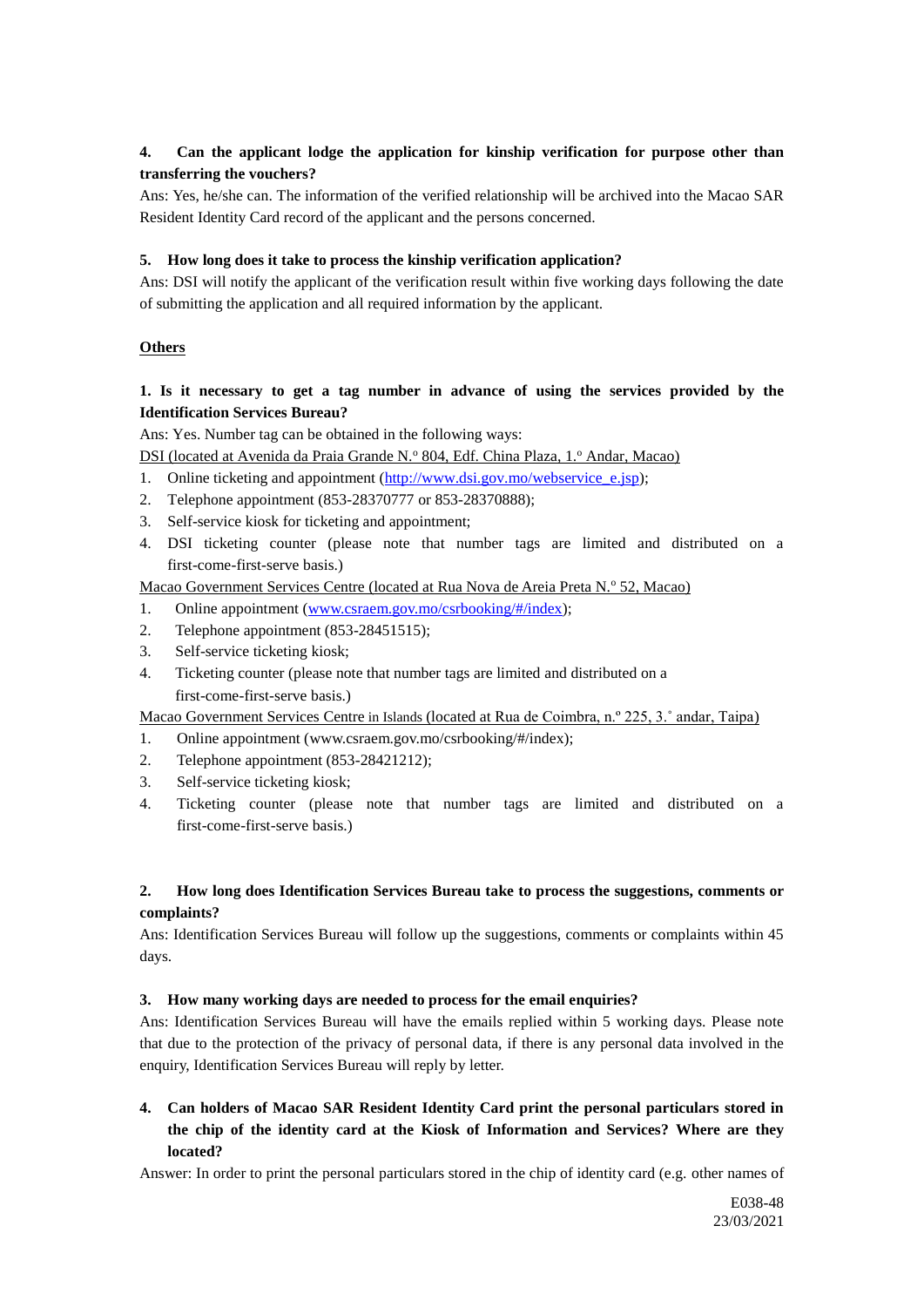card holder, parents' name, marital status and so on), Macao SAR Resident Identity Card holders can input the ordinary PIN (6-digit number) in the PIN letter of identity card to read the personal data in the chip of the Macao SAR Resident Identity Card. Location of the Kiosk of Information and Services can be found in the following website: [http://www.cityguide.gov.mo/main.htm#e/kiosklist.](http://www.cityguide.gov.mo/main.htm#e/kiosklist)

# **5. What should the overseas spouse of Macao resident (except resident of Mainland China) do to apply for residence in the Macao SAR?**

Ans: If the overseas spouse (except spouse living in the Mainland) of Macao resident who wishes to reside in the Macao SAR, he/she should apply for a "Residence Authorization" (Certificado de Residencia) at the Residence and Stay Affairs Department (Departamento para os Assuntos de Residência e Permanência) of the Public Security Police Force, and then apply for a Macao SAR Non-Permanent Resident Identity Card at the Identification Services Bureau with the receipt of "Residence Authorization". Macao SAR Non-Permanent Resident Identity Cardholders can apply for a permanent one until they have ordinarily resided in Macao for 7 consecutive years. For further details about "Residence Authorization" application, please contact the Residence and Stay Affairs Department by their hotline: (853)2872 5488 or (853)2872 5499.

## **6. What should a Macao resident do to apply for residence in Macao SAR on behalf of his/her spouse in the Mainland?**

Ans: The applicant can make an enquiry to the Exit-Entry Administration Department of the Public Security Bureau of the People's Republic of China for details.

### **7. What are the formalities if a Macao-born applicant who has migrated to Hong Kong and now wishes to apply for the re-issuance of Macao birth certificate?**

Ans: For enquiries about Macao birth certificate, please contact Civil Registry (Conservatória do Registo Civil) located at Rua do Campo, nº 162, Edifício Administração Pública, 2º andar (Tel: (853)2855 0110).

## **8. What documents are needed for the application for the Portugal Identity Card and Portugal Passport?**

Ans: For details about Portugal Identity Card and Portugal Passport, please contact the Consulate General of Portugal in Macao located at Rua Pedro Nolasco da Silva nº 45 (Tel: (853)2835 6660).

## **9. What documents are needed for the application for the Home Return Permit?**

Ans: For details about the Home Return Permit application, please contact China Travel Service (Macao) Ltd. located at Avenida do Dr. Rodrigo Rodrigues, Edifício Nam Kwong, 1º andar (tel: (853)2870 0888).

## **10. What are the formalities for the re-issuance of the PIN letter of the Macao SAR Resident Identity Card if it is lost?**

Ans: In case the PIN letter is lost, holders of the Macao SAR Resident Identity Card can bring their Macao SAR Resident Identity Card to the Identification Services Bureau for resetting the password.

## **11. Do holders of the [People's Republic of China passport](http://en.wikipedia.org/wiki/People) or foreign passport need any visa to enter/exit the Macao SAR?**

Ans: For details about entering/exiting or temporary staying in the Macao SAR, please contact the Public Security Police Force at (853)2872 5488 or (853)2872 5499); Address: Travessa Um do Cais de Pac On, Edifício de Serviços de Migração, Taipa, Macao.